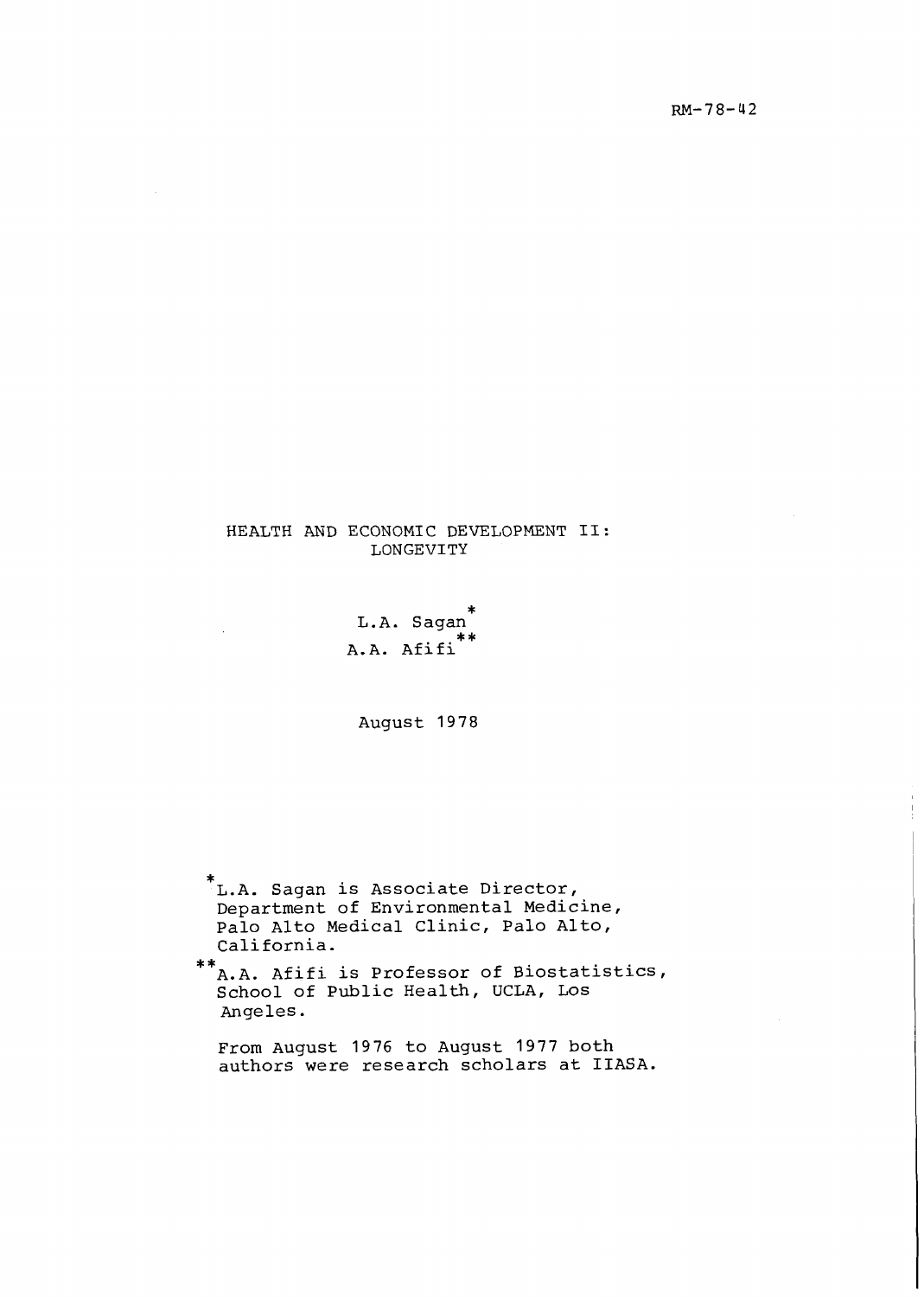Research Memoranda are interim reports on research being conducted by the International Institute for Applied Systems Analysis, and as such receive only limited scientific review. Views or opinions contained herein do not necessarily represent those of the Institute or of the Nationd Member Organizations supporting the Institute.

This work has been eupported in part by the United Nations Environmental Programme (UNEP); however, UNEP bears no responsibility for the form or subetance of the study.

# Copyright @ 1978 IIASA

All rights reserved. No part of this publication may be reproduced or transmitted in any form or by any means, electronic or mechanical, including photocopy, recording, or any infomation storage or retrieval system, without permission in writing from the publisher.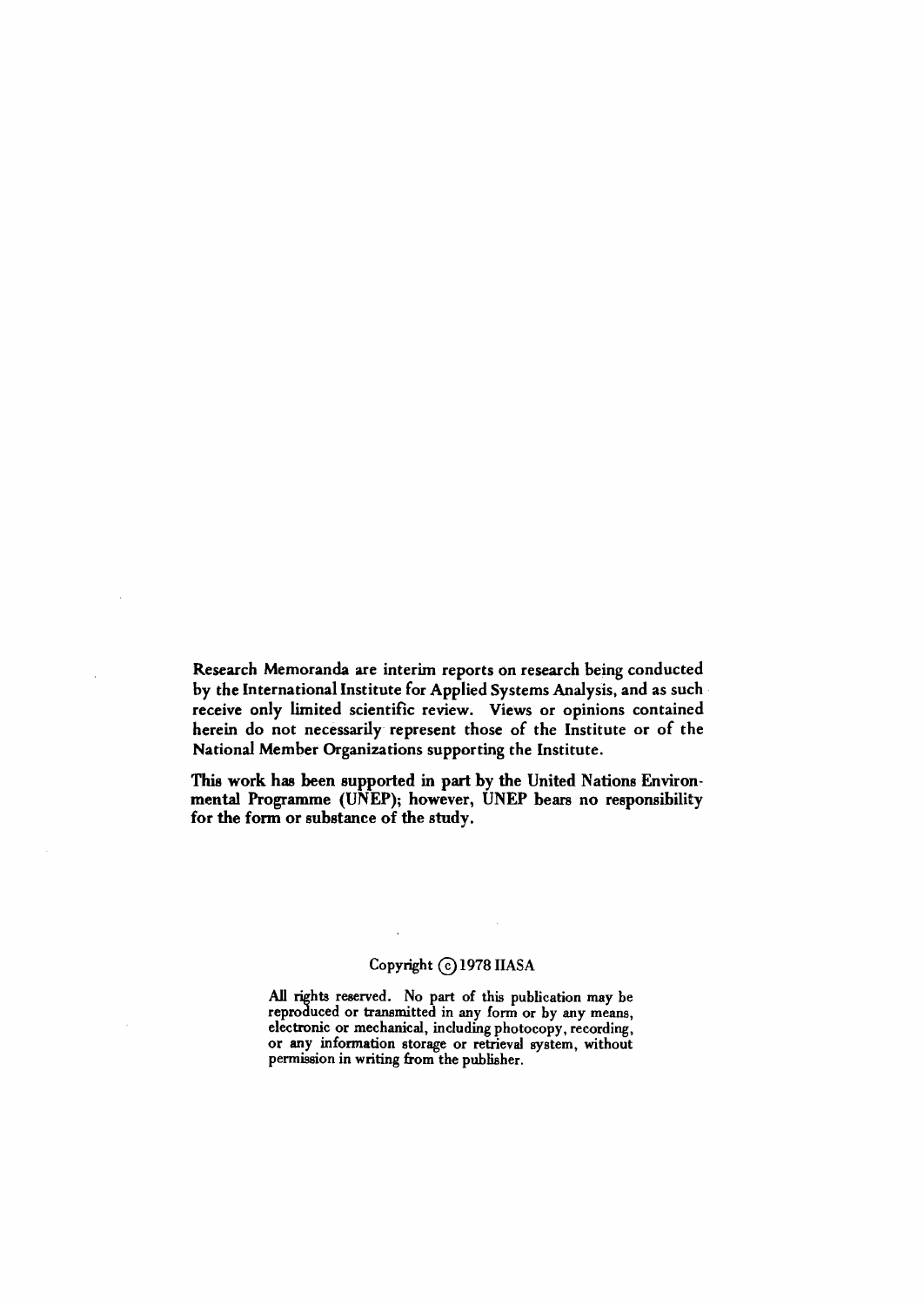# PREFACE

This report is one in a series by the authors describing their work on the relationship between health and energy consunption. The study was carried out at IIASA in 1976/77 and was part of the joint UNEP/IIASA project *The Comparison of Energy Options: A MethodoZogicaZ Study.* Using cross-sectional as well as longitudinal data, the series examines the role of economic development in improving health. The national data used here extended over the period 1900-1975 and covered 99% of the world population. The results of this research are descriptive, but may be used in a prospective manner for energy, education and health policy decisions.

This Research Memorandum studies the relationship between longevity on the one hand and nutritional, medical care, social, and economic indicators on the other.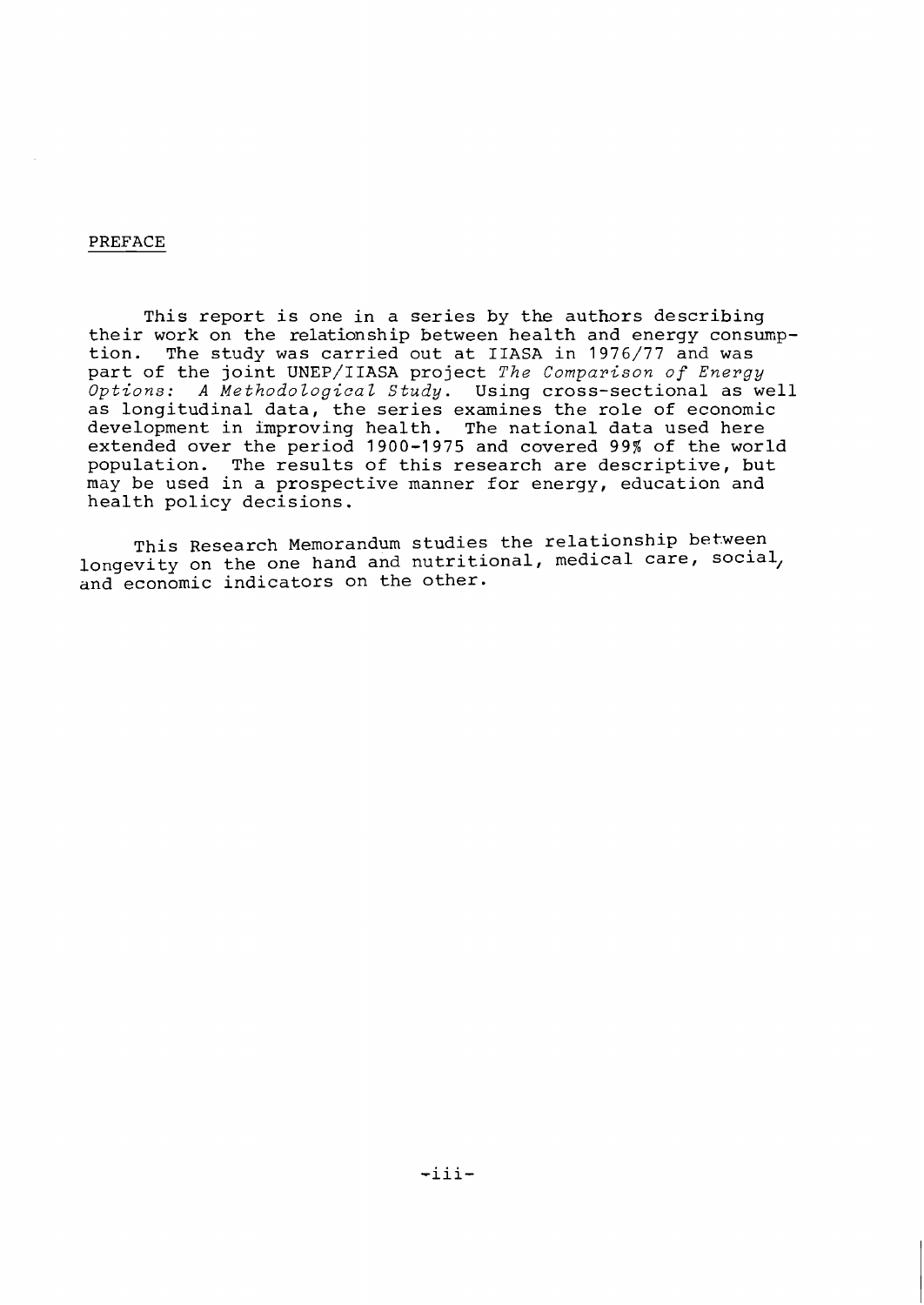$\label{eq:2.1} \mathcal{L}(\mathcal{L}^{\text{max}}_{\mathcal{L}}(\mathcal{L}^{\text{max}}_{\mathcal{L}}))\leq \mathcal{L}(\mathcal{L}^{\text{max}}_{\mathcal{L}}(\mathcal{L}^{\text{max}}_{\mathcal{L}}))$ 

 $\mathcal{L}^{\text{max}}_{\text{max}}$  and  $\mathcal{L}^{\text{max}}_{\text{max}}$ 

 $\label{eq:2.1} \frac{1}{\sqrt{2}}\left(\frac{1}{\sqrt{2}}\right)^{2} \frac{1}{\sqrt{2}}\left(\frac{1}{\sqrt{2}}\right)^{2} \frac{1}{\sqrt{2}}\left(\frac{1}{\sqrt{2}}\right)^{2} \frac{1}{\sqrt{2}}\left(\frac{1}{\sqrt{2}}\right)^{2} \frac{1}{\sqrt{2}}\left(\frac{1}{\sqrt{2}}\right)^{2} \frac{1}{\sqrt{2}}\left(\frac{1}{\sqrt{2}}\right)^{2} \frac{1}{\sqrt{2}}\left(\frac{1}{\sqrt{2}}\right)^{2} \frac{1}{\sqrt{2}}\left(\frac{$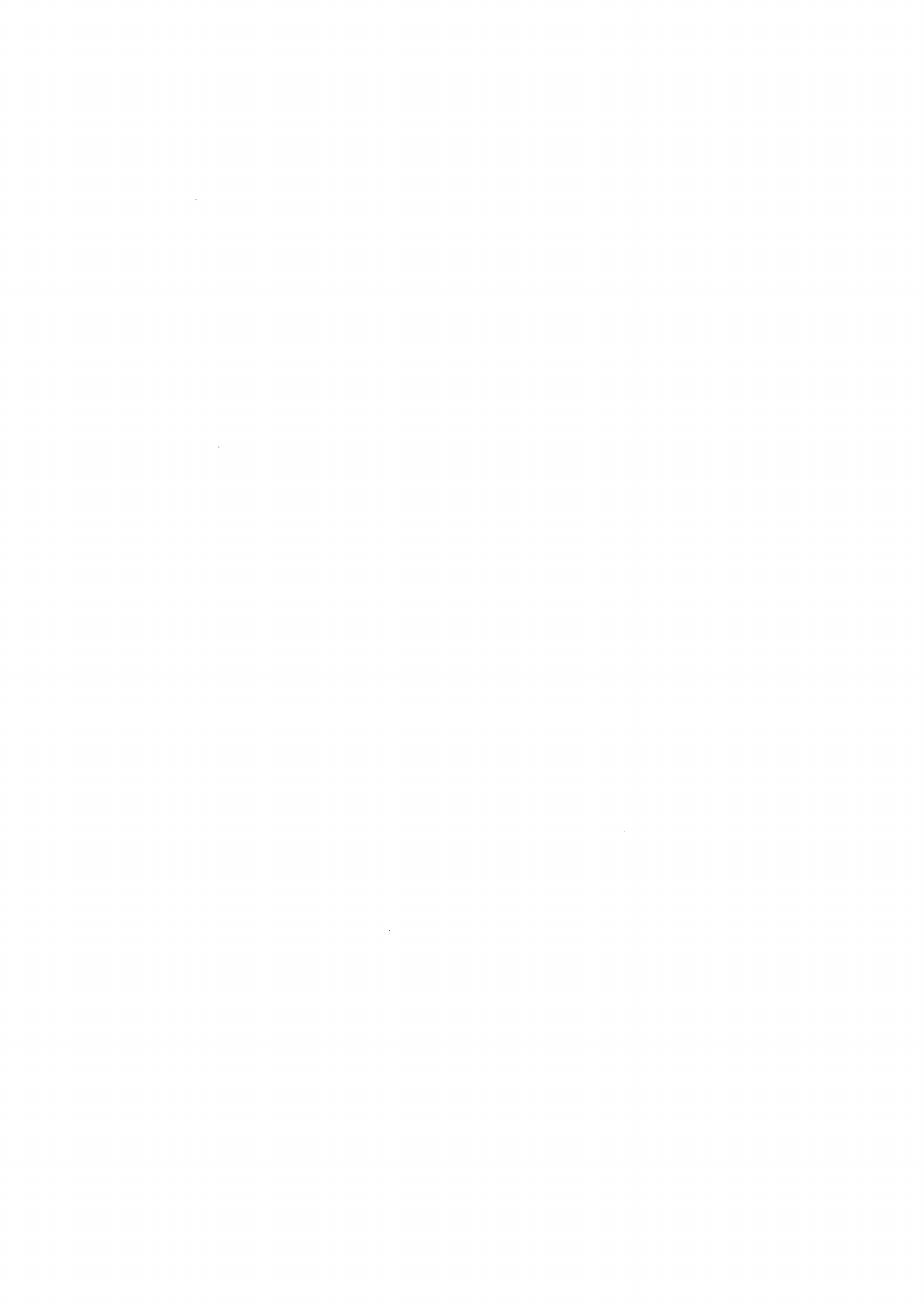## **SUMMARY**

Previous reports (PP-78-6, PP-78-7, RM-78-41)describe initial studies of the relationship between energy consumption, economic development, and health. In the previous report (Health and Economic Development I: Infant Mortality), we presented data on infant mortality as it is influenced by development. Here, we use longevity from birth as the dependent variable. Unlike infant mortality, which represents death rates within a single age group, namely 0 to 1, longevity from birth is an aggregate of death rates at all ages. From both cross-sectional and longitudinal analyses which include a large number of independent variables, we conclude that longevity is strongly influenced by development. Both per capita energy consumption and literacy show strong interactions with longevity, but approximately half of the improvements in the death rates that have occurred since 1950 remain unexplained.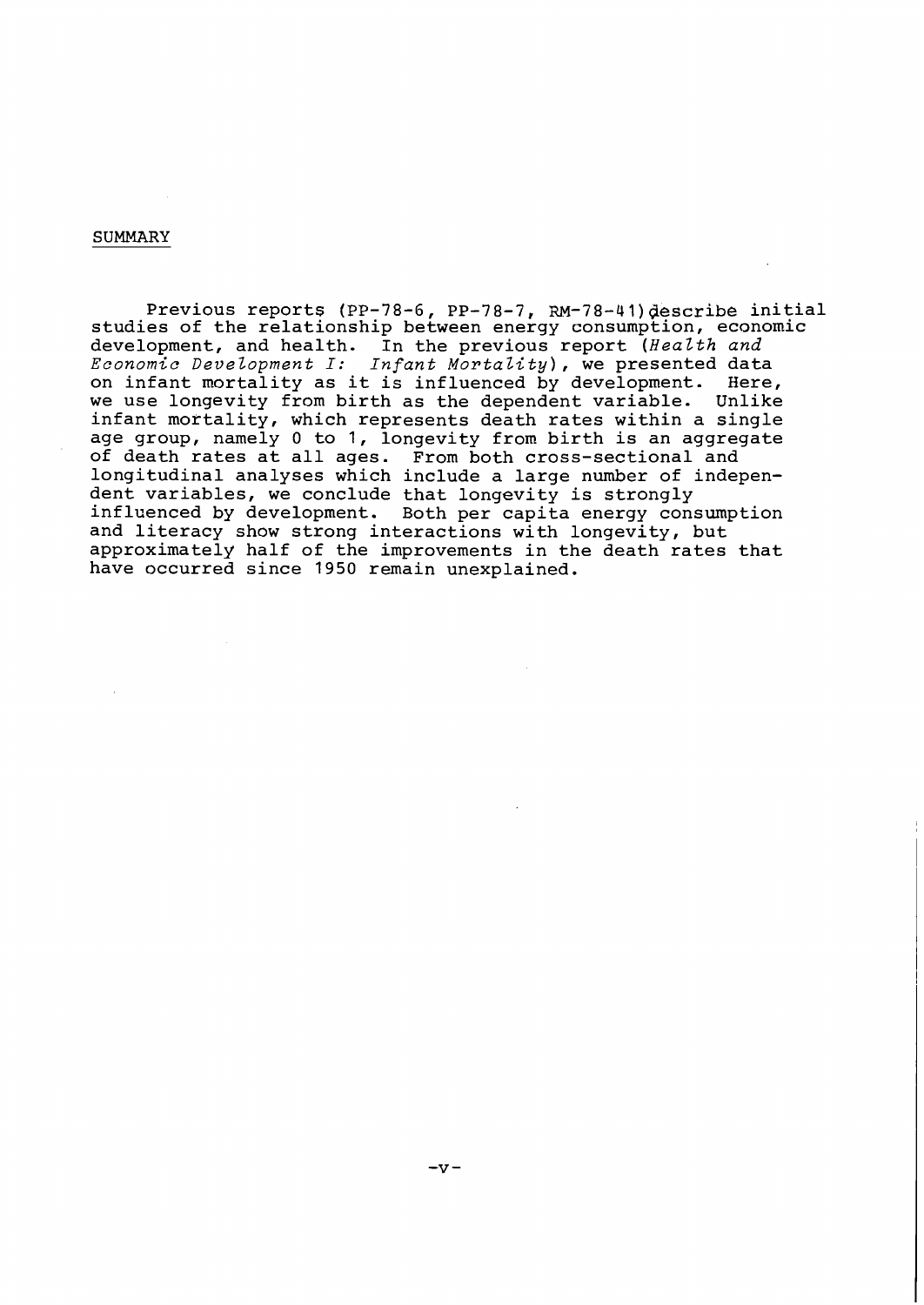$\langle \cdot, \cdot \rangle$ 

 $\label{eq:2.1} \frac{1}{\sqrt{2}}\int_{0}^{\infty}\frac{1}{\sqrt{2\pi}}\left(\frac{1}{\sqrt{2\pi}}\right)^{2\alpha} \frac{1}{\sqrt{2\pi}}\int_{0}^{\infty}\frac{1}{\sqrt{2\pi}}\left(\frac{1}{\sqrt{2\pi}}\right)^{\alpha} \frac{1}{\sqrt{2\pi}}\frac{1}{\sqrt{2\pi}}\int_{0}^{\infty}\frac{1}{\sqrt{2\pi}}\frac{1}{\sqrt{2\pi}}\frac{1}{\sqrt{2\pi}}\frac{1}{\sqrt{2\pi}}\frac{1}{\sqrt{2\pi}}\frac{1}{\sqrt{2\pi}}$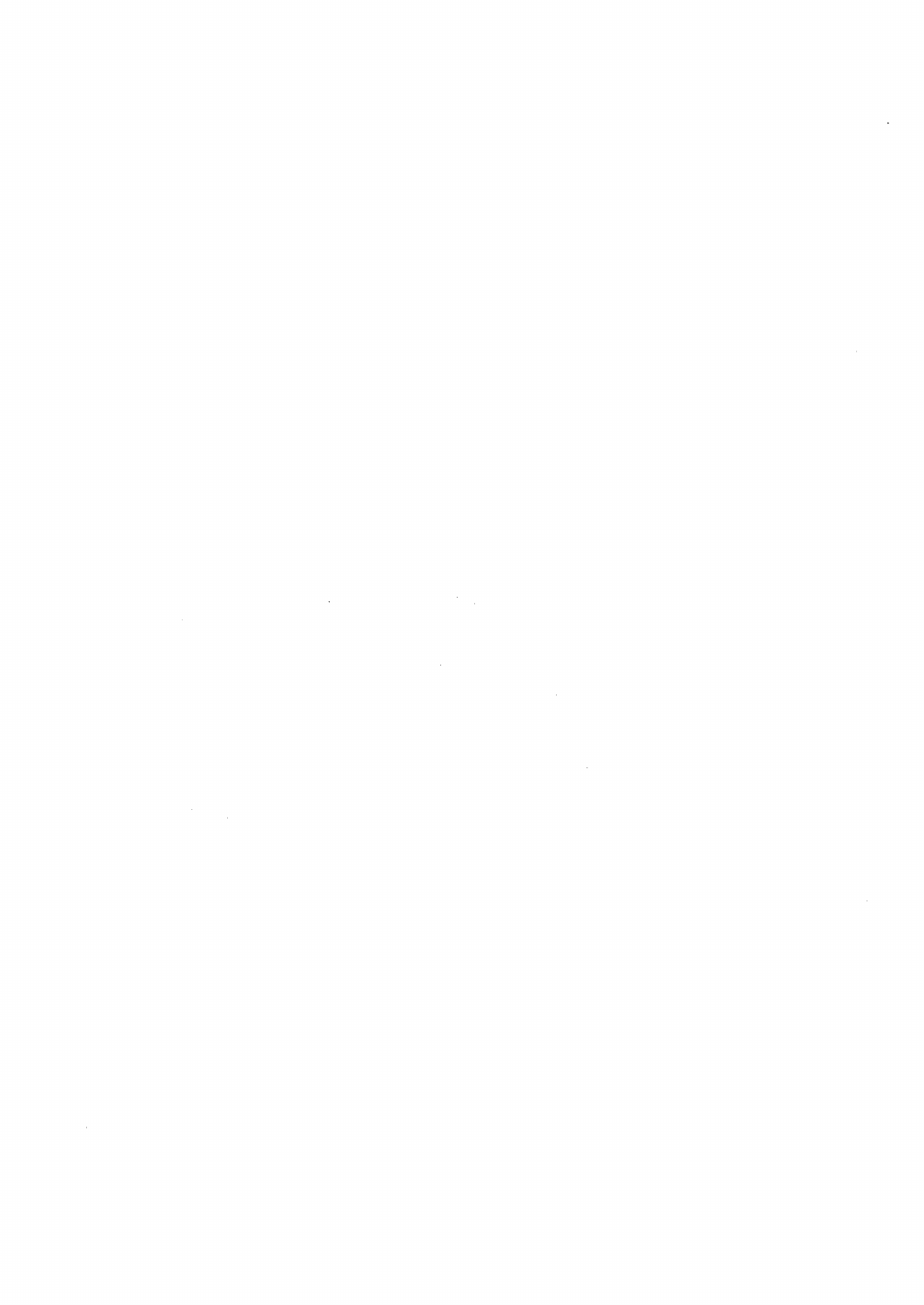# Health and Economic Development 11: Longevity

## INTRODUCTION

A remarkable 20th century phenomenon is the dramatic worldwide increase in human longevity. Remarkable also is our lack of understanding of the factors underlying the decline in death rates, which have in many countries doubled life expectancy since the turn of the century. Efforts to unravel this enigma have largely been directed to individual diseases and their pathophysiology, the implicit model suggesting that death is the fi-<br>nal outcome only of some specific pathologic process. That monal outcome only of some specific pathologic process. del has had some limited success, particularly in the understanding and prevention of certain infectious diseases, but leaves open the larger question of why death rates as a whole have declined.

Another approach, one that has received less attention, is the examination of death rates in relationship to the social and economic environment in which they occur. Economic development has a powerful depressant effect on mortality, yet this relationship has excited little research interest. The casual observation, often uncritically accepted, is that increased longevity is the result of improvements in medical care, nutrition, and<br>sanitation: While that explanation is plausible, it lacks pro While that explanation is plausible, it lacks proof.

In a previous paper [1] a study was made of the relationship of economic development to infant mortality with a view toward examination of those interlinking variables that may be explanatory. In this paper a similar analysis is carried out, with longevity from birth as a measure of health.

As a measure of economic development, we have chosen to use annual per capita commercial energy consumption in kilograms of coal equivalent (kgce).. The advantage is that this index provides a constant physical unit, comparable over time and among countries. Per capita GNP is often used as a measure of economic<br>development. This quantity has the defect of requiring arbitrary This quantity has the defect of requiring arbitrary adjustments when used among nations with different currencies or for longitudinal studies where adjustments for inflation or deflation are necessary. Other defects inherent in the use of GNP as a measure of economic activity have been reviewed elsewhere **[2].** 

Longevity from birth is a statistic calculated for a given<br>from age-specific mortality rates for that year. A common year from age-specific mortality rates for that year. misunderstanding of longevity is that children born in that year will experience those mortality rates throughout the subsequent years of their lives, an assumption almost certain to be in error. Longevity is, nevertheless, a very useful measure of mortality, since it is an aggregate of current death rates.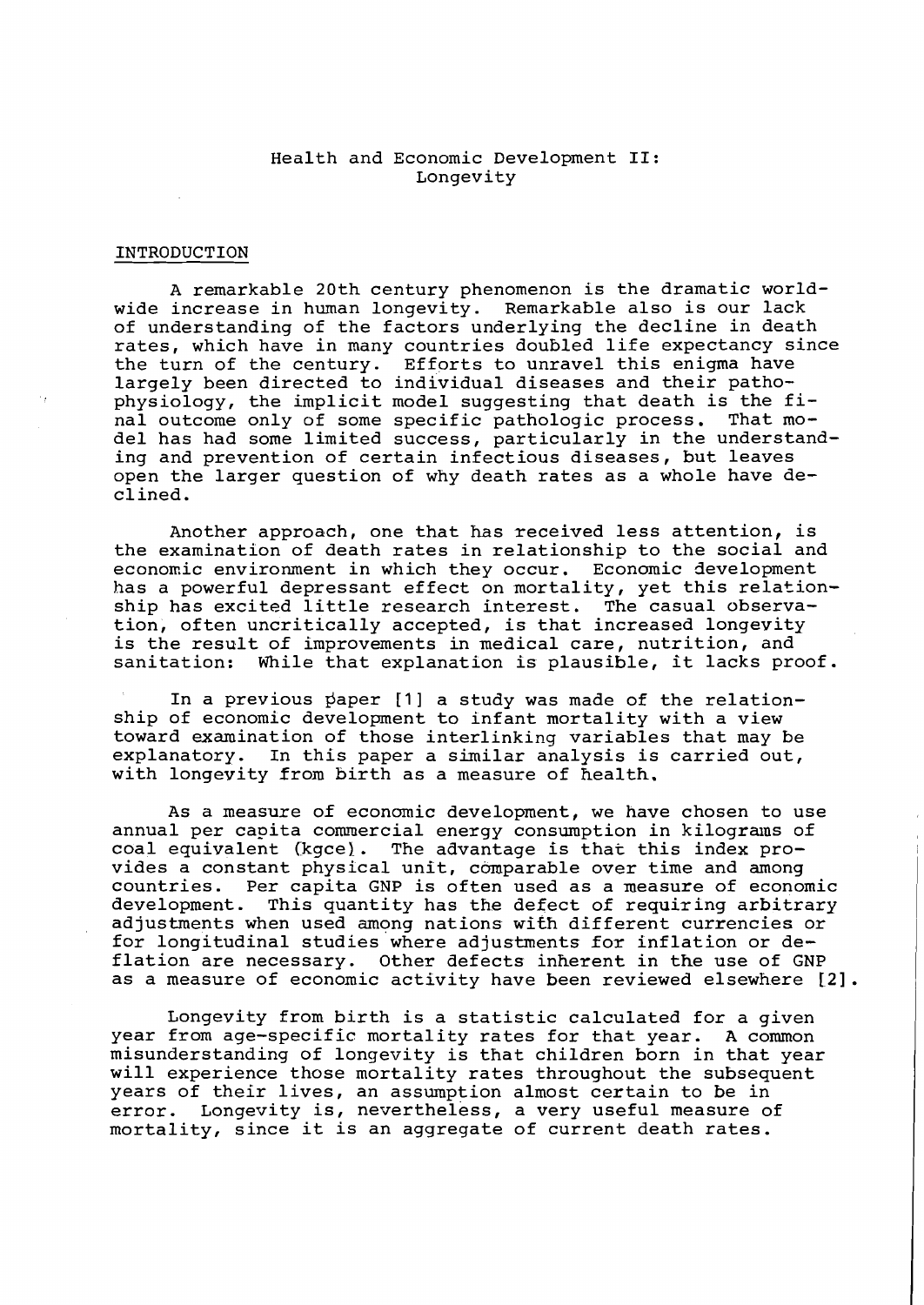

Figure 1. Relationship between energy consumption and longevity for 130 countries (1975) data.

We have described elsewhere [3] the regression of longevity on energy consumption for the years 1950, 1960, and 1970 using a logistic curve of the form  $y = 1/(a + be^{cx})$  as presented in Figure 1. We interpreted the results as demonstrating distinct phases in economic development as it affects mortality, namely, an annual per capita consumption of 0 to 99 kgce (Phase I), 100 to 1999 kgce (Phase II), 2000 to 3999 kgce (Phase III), and more than 4000 kgce (Phase IV). Longevity is relatively insensitive to increasing energy consumption throughout the first and fourth phases, but rises sharply through Phase 11. In this paper we further divide Phase II into two categories so as to examine the<br>"take-off" phase of economic development in more detail: Phase "take-off" phase of economic development in more detail: IIa, from 100 to 399 kgce, and IIb, from 400 to 1999 kgce.

The 29 countries in Phase I, containing 9 percent of the world's population, are characterized by illiteracy, inadequate, monotonous, and uncertain diet, and high rates of infant mortality and fertility. The primary economic activity is subsistence farm-<br>ing. There is little use of money, and energy inputs are largely There is little use of money, and energy inputs are largely from human muscle. Ethiopia, Nepal, and much of Africa below the Sahara are examples.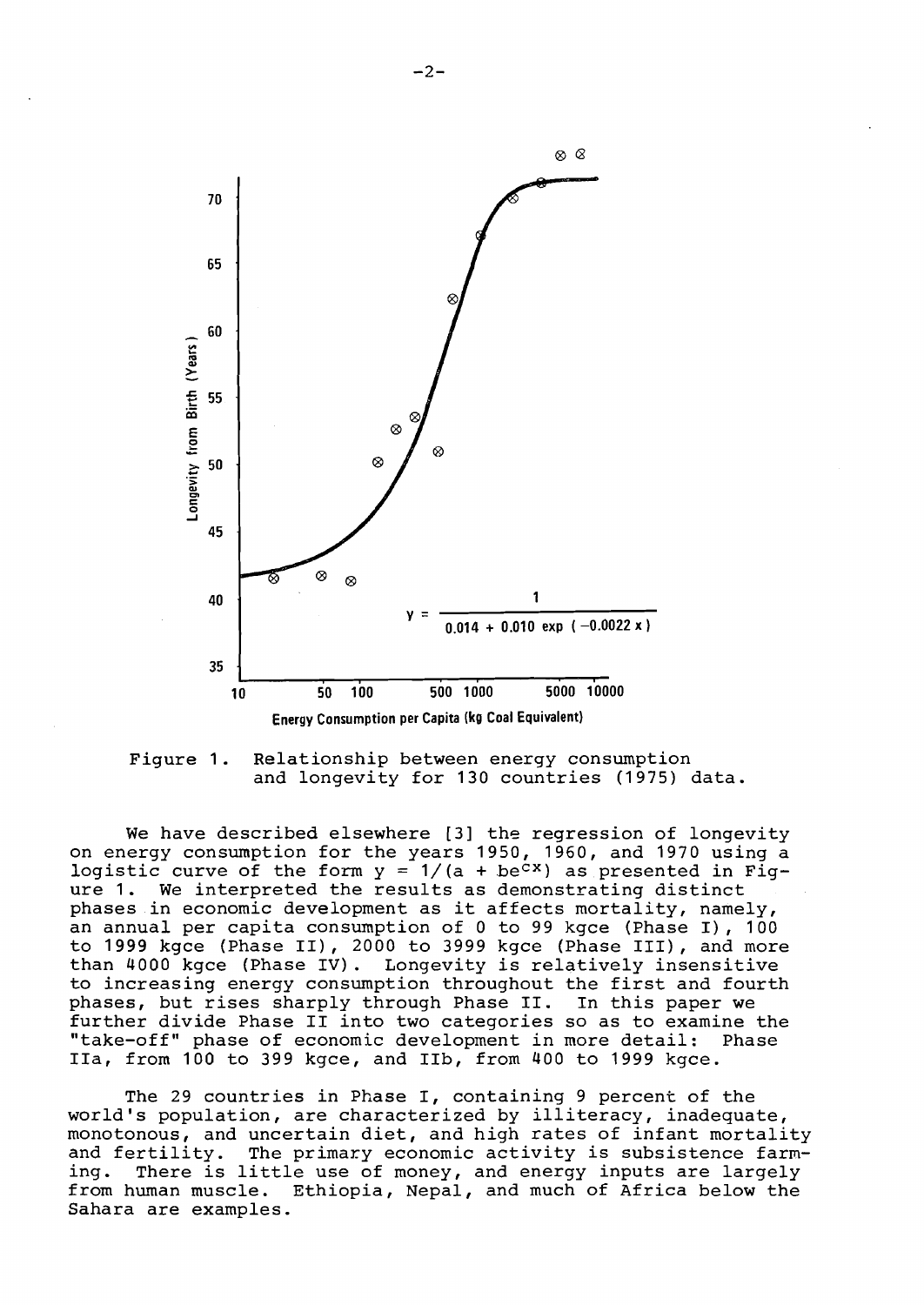Phase I1 contains 63 percent of the world's population. Per capita GNP has begun to rise. The portion of the labor force engaged in agriculture begins to fall. Urbanization commences. Infant mortality starts to fall and longevity increases by approximately 28 years. India, China, and much of Latin America are examples. In Phase I11 all these trends continue although only small gains in longevity occur. In Phase IV the development process is mature. Literacy is now virtually universal, and health benefits plateau in spite of progressive industrialization.

We have carried out both cross-sectional and longitudinal studies on 150 countries, which contain more than 99 percent of the world's population. It was our intent to examine those gross variables for which data are now generally available for most countries to test whether equations could be derived that would permit linking longevity to economic development.

The variables examined, the shorthand notations used in text and tables, and their sources are as follow:

|            | <b>INFMORT</b>     | = infant mortality per 1000 live births [4]              |
|------------|--------------------|----------------------------------------------------------|
|            | LONGBI             | = longevity from birth in years [4]                      |
|            | FERTILITY          | = annual births per woman aged 15 to 45, calcu-          |
|            |                    | lated from statistics available in [4]                   |
|            | BIRTH RT           | $=$ live births per 1000 population [4]                  |
|            | DEATH RT           | = deaths per 1000 population [4]                         |
| <b>GNP</b> |                    | = per capita GNP in dollars [5]                          |
|            | ENERGY             | = per capita annual commercial energy consump-           |
|            |                    | tion in kilograms of coal equivalent (kgce) [6]          |
|            | % LABAG            | = percent of labor force employed in agricul-            |
|            |                    | ture [7]                                                 |
|            | % GTH              | = percent of total population living in cities           |
|            |                    | of more than 100,000, calculated from                    |
|            |                    | statistics in [8]                                        |
|            |                    | % LITERACY = percent of persons over age 15 able to read |
|            |                    | and write [9,10]                                         |
|            | ENROLM             | = percent of eligible population enrolled in             |
|            |                    | school [7]                                               |
|            | TOTCALS            | = per capita total daily calories [11]                   |
|            | CARBCALS           | = per capita daily calories from carbohydrate [11]       |
|            | <b>FATCALS</b>     | = per capita daily calories from fat [11]                |
|            | PROTCALS           | = per capita daily calories from animal and              |
|            |                    | vegetable protein [11]                                   |
|            | APRCALS            | = per capita daily calories from animal protein [11]     |
|            | POP/MD             | = number of persons per physician [8]                    |
|            | POP/BED            | = number of persons per hospital bed [8]                 |
|            | GINI               | = an index of distribution of income [7]                 |
|            | % HALF             | = smallest percent of population receiving half          |
|            |                    | of total income [7]                                      |
|            | <b>% CHRISTIAN</b> | = percent of population who are Christian [7]            |
|            |                    |                                                          |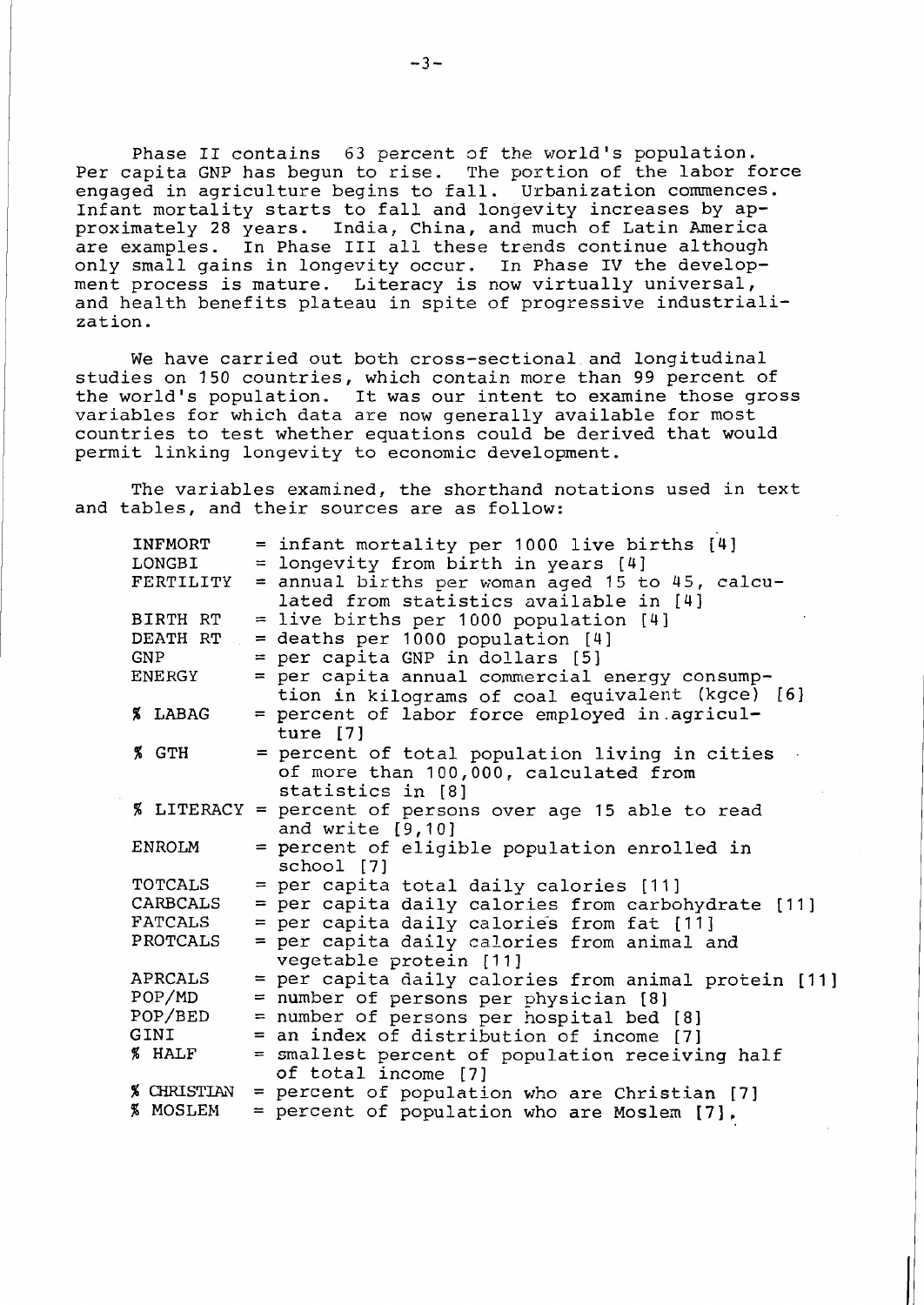## **DATA ANALYSIS**

We obtained 1975 values of the above-mentioned variables, whenever possible, for 150 countries. While information on population and vital statistics was available for each country, other data were incomplete. For instance, **GIN1** and % HALF were available for only 71 countries; however, 116 countries had complete data on the variables used in most of the data analysis.

Results based on these data constitute our cross-sectional<br>analysis. Statistical averages (weighted by population) were Statistical averages (weighted by population) were<br>ing complete data on each variable. These averages obtained using complete data on each variable. These averagence are probable in Table 1 by development phase. Standardized are presented in Table 1 by development phase. scores, i.e. (phase mean - grand mean)/total standard deviation, are shown in Figure 2. The signs of these scores were adjusted so that they were all positive for the developed phases.



Figure: 2 Standardized scores for 16 variables, by annual per capita energy consumption (kqce), 150 countries.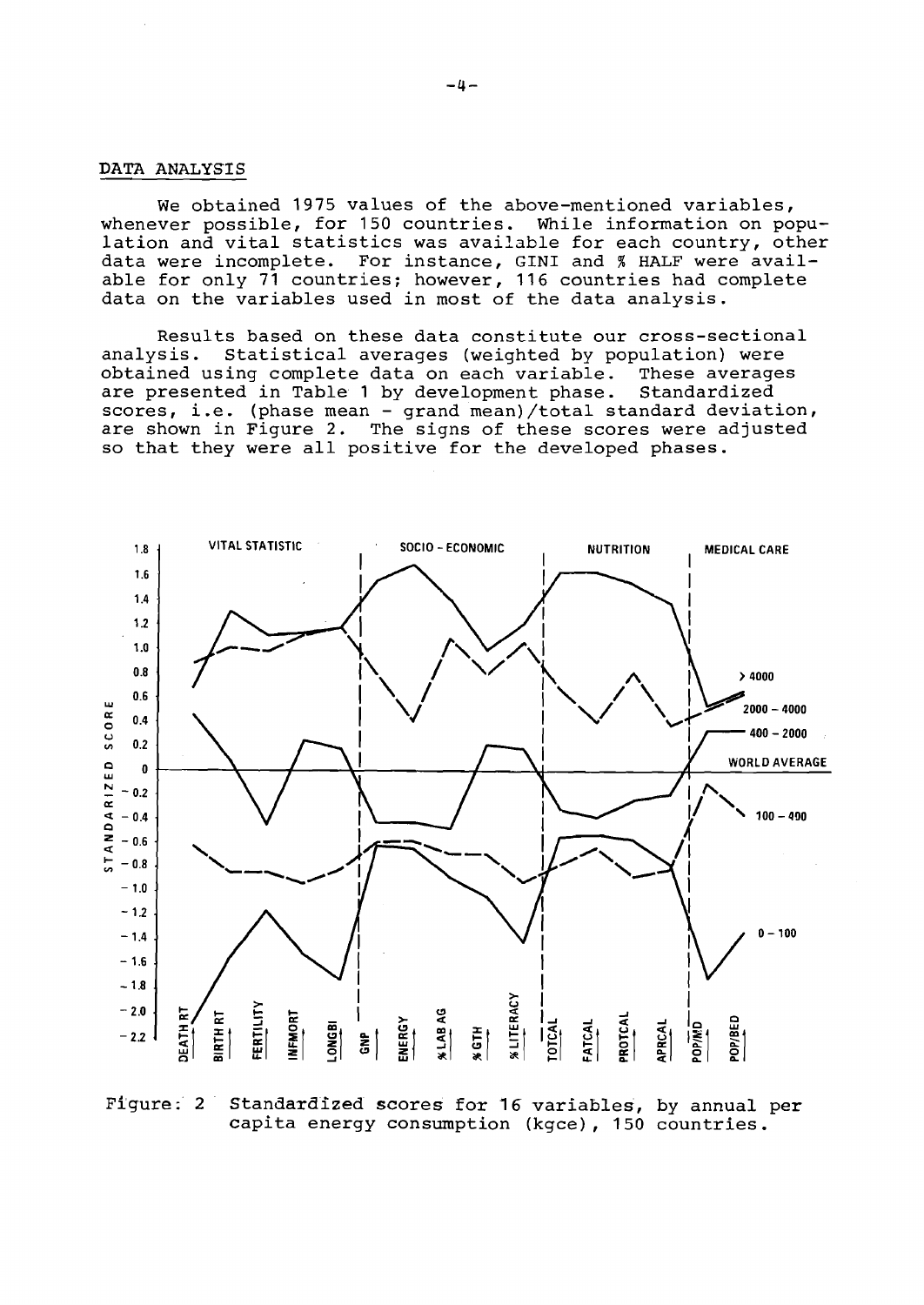Table 1. Means of selected variables, by development phase (1975 data)

 $\ddot{\phantom{a}}$ 

|                   | н                                                                              | $T_{00}$<br>$T_{00}$            | IIb<br>001                                    | III<br>2000-                                                                         | NI                                                              | Total                      |
|-------------------|--------------------------------------------------------------------------------|---------------------------------|-----------------------------------------------|--------------------------------------------------------------------------------------|-----------------------------------------------------------------|----------------------------|
| Variables         | $\overset{\text{\normalsize 0}}{\text{\normalsize C}}$<br>$2100$ kgc<br>(N=29) | kgce<br>=34)<br>$\equiv$<br>001 | $\overset{\circ}{\circ}$<br>$1000 \text{ kg}$ | $\overset{\circ}{\circ}$<br>ې<br>په<br>o<br>$\overline{1}$<br>$\overline{1}$<br>4000 | $\overset{\circ}{\circ}$<br>$\frac{5}{1}$<br>$(N=21)$<br>20001< | $(N=150)$                  |
| TOTAL POPULATION* | 365                                                                            | 1113                            | 1337                                          | ৩<br>29                                                                              | 798                                                             | 3954                       |
| DEATH RATE        | ○<br>.<br>२३                                                                   | 15.8                            | 10.5                                          | $\frac{5}{8}$                                                                        | 9.4                                                             | 12.76                      |
| BIRTH RATE        | ᆉ<br>47.                                                                       | ഥ<br>$\frac{1}{4}$              | 30.9                                          | 20.0                                                                                 | 16.5                                                            | 31.7                       |
| FERTILITY         | 222                                                                            | 202                             | 176                                           | 58                                                                                   | 77                                                              | 148                        |
| <b>INFMORT</b>    | o<br>158.                                                                      | 128.6                           | 67.0                                          | 21.0                                                                                 | 20.8                                                            | 0.08                       |
| LONGBI            | ო<br>$\frac{1}{4}$                                                             | 50.6                            | 6.09                                          | 71.0                                                                                 | 71.0                                                            | 59.0                       |
| <b>GNP</b>        | 120                                                                            | 160                             | 459                                           | 2615                                                                                 | 3967                                                            | 1219                       |
| ENERGY            | 0<br>5                                                                         | <b>201</b>                      | 700                                           | 3277                                                                                 | 7209                                                            | 2022                       |
| <b>N LABAG</b>    | 72.3                                                                           | 68.2                            | 63.7                                          | 28.3                                                                                 | $\ddot{\phantom{0}}$<br>$\overline{2}$                          | $\overset{\circ}{.}$<br>52 |
| <b>ELES</b>       | .<br>م                                                                         | 13.3                            | 30.3                                          | 41.5                                                                                 | 45.3                                                            | 26.4                       |
| Z LITERACY        | $\sim$<br>$\overline{2}$ 1                                                     | 36.0                            | 68.2                                          | 93                                                                                   | ᅻ<br>ø                                                          | ᡡ<br>62                    |
| TOTCALS           | 2092                                                                           | 979                             | 2201                                          | 2673                                                                                 | 3131                                                            | 2354                       |
| CARBCALS          | 1686                                                                           | 545<br>$\overline{\phantom{0}}$ | 1665                                          | 1691                                                                                 | 1668                                                            | 1636                       |
| FATCALS           | 295                                                                            | 257                             | 350                                           | 619                                                                                  | 1043                                                            | 480                        |
| PROTCALS          | 220                                                                            | 200                             | 243                                           | 314                                                                                  | 364                                                             | 259                        |
| <b>APRCALS</b>    | $\frac{6}{3}$                                                                  | $\overline{5}$                  | 77                                            | 123                                                                                  | 202                                                             | 93                         |
| POP/MD            | 28234                                                                          | 8355                            | 2812                                          | 745                                                                                  | 564                                                             | 7067                       |
| POP/BED           | 2838                                                                           | 496                             | 540                                           | 121                                                                                  | 06<br>7                                                         | 1004                       |

 $\ddot{\phantom{a}}$ 

 $\hat{\boldsymbol{\gamma}}$ 

\*in millions

 $-5-$ 

 $\bar{z}$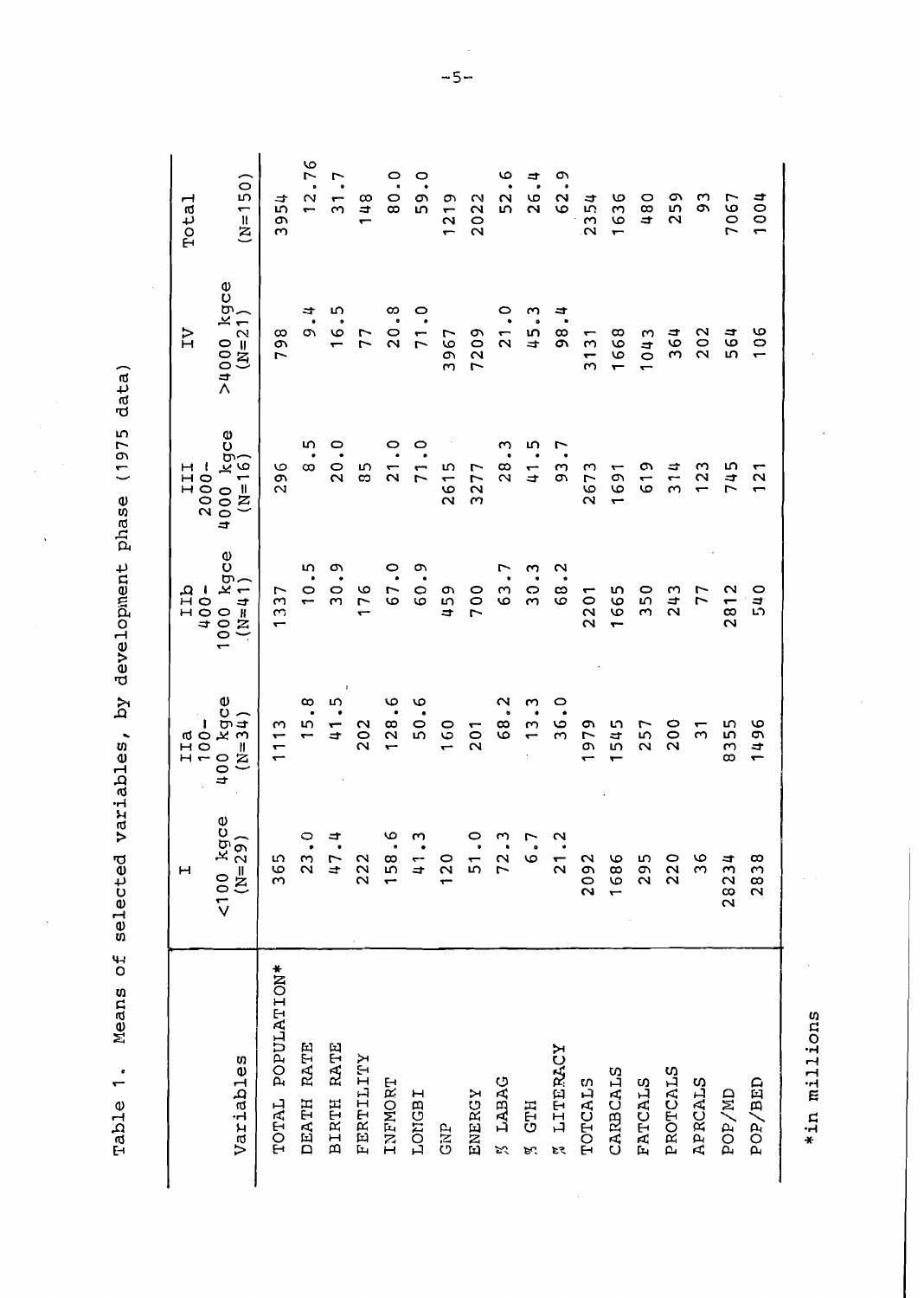Weighted simple correlations were estimated from complete pairs of observations. Weighted multiple regression analysis of longevity on various explanatory variables was based on the 116 countries with complete data. This analysis excluded % LABAG,<br>ENROLM, GINI, and % HALF. The longitudinal analysis is based The longitudinal analysis is based on a subsample of 42 countries for which information was available in 1950 and 1970.

In the regression and correlation analyses some variables were transformed to their logarithmic values since this improved linear correlation with longevity. Variables so transformed were GNP, ENERGY, POP/MD, and. POP/BED. Finally, to further illustrate the degree of linear dependence between longevity and the explanatory variables, we chose to report the proportion of standard deviation (SD) explained, rather than the familiar proportion of variance, since the SD is in the same units as the original measurements. While the proportion of variance explained is the square of the multiple correlation coefficient  $(r^2)$ , the propor-<br>tion of SD is  $1 - \sqrt{1 - r^2}$ . The latter is always less than or The latter is always less than or equal to the former. For example, if  $r = 0.8$ , then the proportion of variance explained is 0.64 (64 percent) while the proportion of SD explained is 0.40 (40 percent).

Results will be presented in two sections, cross-sectional and longitudinal.

## CROSS-SECTIONAL ANALYSIS

Figure 1 illustrates the relationship between energy consumption and longevity for all 330 countries for which complete data were available in 1975. Each data point shown is the aver-<br>age value for each successive 10 countries. The curve was fitted age value for each successive 10 countries. to a logistic function by an iterative procedure. Although the data could also be fitted to a linear function, a number of considerations ruled out the linear model. As will be described later, there is no significant correlation between energy consumption and longevity for the countries with energy consumption either below 100 kgce or above 2000 kgce, thus giving support to the use of a logistic equation.

Correlation coefficients for selected variables with longevity are shown in Table 2 and will be discussed in groupings as shown there. The table shows correlations for the total sample as well as within energy phase.

#### Vital Statistics

Correlations between longevity and infant mortality are very high since death rates at all ages tend to be highly correlated. Variations in infant mortality are therefore reflected in similar variations of longevity in the opposite direction. Death rates per 1000 are inversely related to longevity in the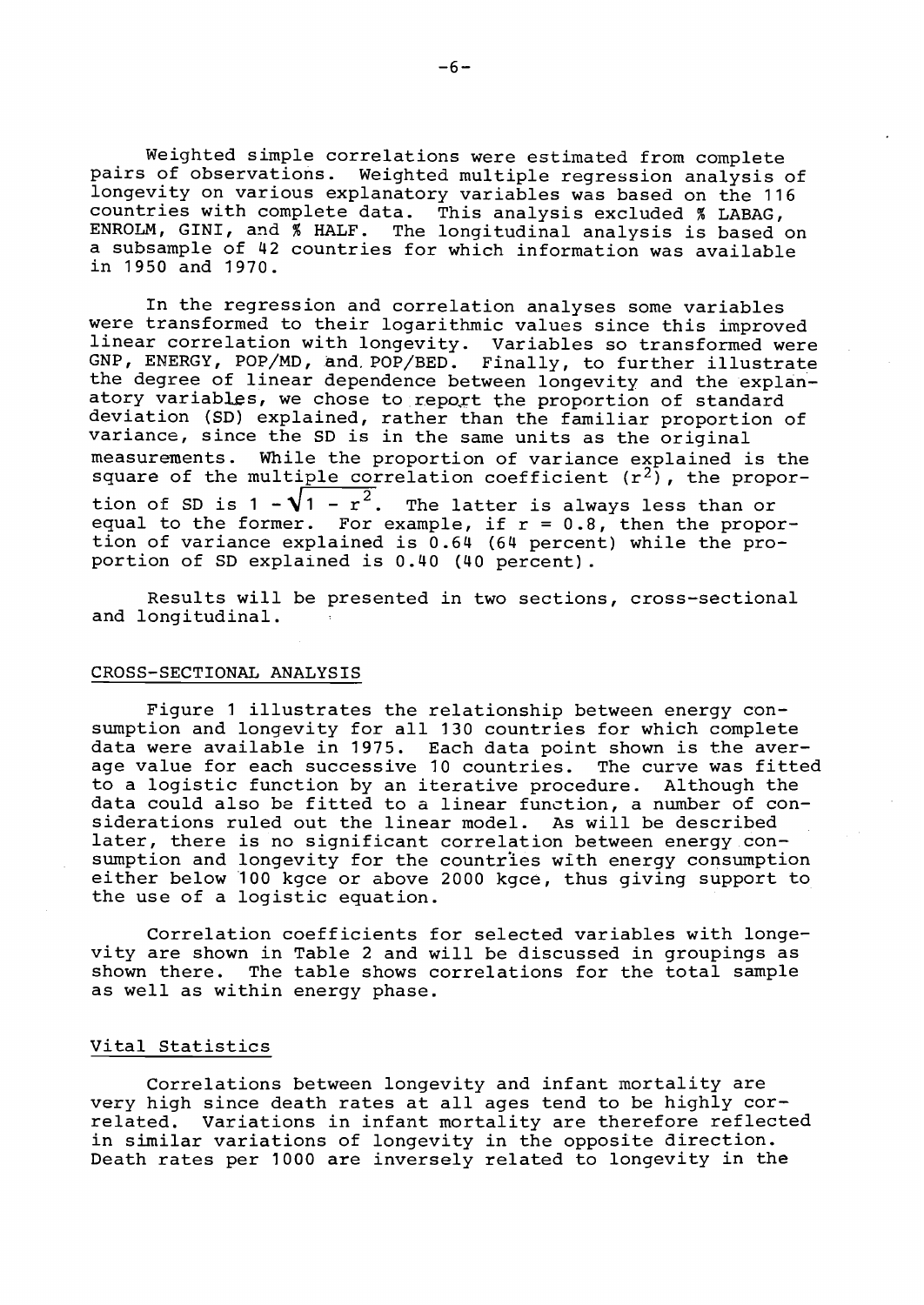Correlations of selected variables with longevity from birth; 150 countries Table 2.

 $\frac{1}{\sqrt{2}}\int_{0}^{\sqrt{2}}\frac{1}{\sqrt{2}}\left( \frac{1}{2}\right) ^{2}d\mu$ 

 $\frac{1}{2}$ 

|                                                                                                                    | н                                                                                     | $T1a -$                                                                                                                     |                                                                                                                                                                                                       |                                                                                          | $\overline{1}$                                                                                                                                                                              | Total                                                                           |
|--------------------------------------------------------------------------------------------------------------------|---------------------------------------------------------------------------------------|-----------------------------------------------------------------------------------------------------------------------------|-------------------------------------------------------------------------------------------------------------------------------------------------------------------------------------------------------|------------------------------------------------------------------------------------------|---------------------------------------------------------------------------------------------------------------------------------------------------------------------------------------------|---------------------------------------------------------------------------------|
| Variables                                                                                                          | $k$ gce<br>=29)<br>Щ<br>$\frac{8}{3}$<br>$\overline{\sqrt{2}}$                        | $400 \text{ kgce}$<br>$(N=34)$                                                                                              | e<br>C<br>(14=41)<br>1000 kgc<br>1000 kgc                                                                                                                                                             | Φ<br>$111$<br>2000 -<br>4000 kgce<br>4000 kgce                                           | $00$ kgce<br>$(M=21)$<br>000                                                                                                                                                                | 50<br>$(N=1)$                                                                   |
| tal Statistics<br>BIRTH RATE<br>$\overline{1}$<br>DEATH RATE<br>FERTILITY<br>INFMORT<br><b>UNDER</b><br>Vital<br>æ | $\frac{99}{10}$<br>$\sim$<br>7<br>$\bullet$<br>$\mathbf{1}$<br>1<br>$\mathbf{I}$<br>L | $-0.586$<br>$-0.586$<br>$\overline{\phantom{0}}$<br>w<br>ドンド<br>$\mathbf{I}$                                                | 00 m m r<br>$\alpha$ $\sigma$ $\alpha$ $\omega$<br>$\overline{ }$<br>$\bullet$<br>$\bullet$<br>$\bullet$<br>$\bullet$<br>$\mathbf{I}$<br>$\mathbf{L}$<br>$\mathbf{L}$<br>$\mathbf{I}$<br>$\mathbf{I}$ | agana<br>rongo<br>$\vec{r}$ , $\vec{r}$ , $\vec{r}$<br>$\cdot$<br>٠<br>L<br>$\mathbf{I}$ | ∗<br><b>in on in d</b><br>$\therefore$ $\therefore$ $\therefore$<br>$\sim$<br>$\bullet$<br>$\mathbf{L}$<br>$\mathbf{I}$<br>$\mathbf{I}$                                                     | $\alpha$ $\alpha$ $\sim$ $\alpha$<br>თთთთ<br>了了了<br>I.<br>$\mathbf{I}$          |
| <b>PROTCALS</b><br>Nutrition<br>APRCALS<br>FATCALS<br><b>% CARB</b>                                                | parto<br>$\circ$<br>$\bullet$<br>$\bullet$<br>$\bullet$<br>,<br>ł                     | $\frac{37}{3}$<br>$\frac{38}{3}$<br>$\frac{7}{3}$<br>$\frac{8}{1}$<br>$\frac{1}{2}$<br>$\frac{1}{2}$<br>$\frac{1}{2}$<br>ŧ. | $\overline{\Omega}$<br>r<br>$    -$<br>$\bullet$<br>$\bullet$<br>$\bullet$<br>f                                                                                                                       | $4 - 600$<br>$\circ$ m $\sim$ $\circ$ $\circ$<br>$\hat{L}$<br>ت<br>$\ddot{\phantom{0}}$  | $0$ $0$ $0$ $0$ $0$ $0$<br>$\circ$ .<br>P<br>$\Rightarrow$<br>$\overline{\phantom{0}}$<br>$\bullet$<br>$\bullet$<br>$\bullet$<br>$\pmb{\mathsf{I}}$<br>$\pmb{\mathcal{S}}$<br>$\pmb{\cdot}$ | നഥയഥ $-$<br><b>76678</b><br>$\bullet$<br>$\bullet$<br>$\bullet$<br>$\mathbf{I}$ |
| Education<br><b><i>K</i></b> LITERACY<br><b>ENROLM</b>                                                             | <b>4 ա</b><br>5 ա<br>$\bullet$ . $\bullet$                                            | 73<br>$\blacksquare$                                                                                                        | .76                                                                                                                                                                                                   | $46$<br>39)<br>$\bullet$<br>٠<br>$\mathbf{F}$<br>ٮ                                       | $\sim$ $-$<br>ഗ ന<br>$\blacksquare$<br>$\bullet$<br>ţ.                                                                                                                                      | ഥ സ<br>ە ھ                                                                      |
| Care<br>POP/BED<br>$\frac{1}{20R}$<br>Medical                                                                      | (14)<br>$\bullet$<br>٠<br>ٹ<br>ł                                                      | ထ ယ<br>ო ო<br>$\bullet$<br>$\blacksquare$<br>Ł<br>$\blacksquare$                                                            | $\approx$ $\frac{1}{\infty}$<br>$\sim$<br>$\infty$<br>$\blacksquare$<br>Ĺ<br>$\overline{\phantom{a}}$                                                                                                 | $\sim$ $\sim$<br>ഥ<br>$\frac{1}{1}$<br>$\blacksquare$                                    | $\sim$ $\stackrel{\frown}{\sim}$<br>$\ddot{ }$ .                                                                                                                                            | $\infty$ $-$<br>∞ თ<br>Ŷ<br>$\bullet$<br>ţ                                      |
| Economic<br>ENERGY<br><b>GNP</b>                                                                                   | $\widehat{c}$<br>$\overline{N}$                                                       | mσ<br>$\sim$ m<br>$\bullet\qquad \bullet$                                                                                   | $\frac{1}{100}$                                                                                                                                                                                       | 87<br>37<br>٠<br>$\bullet$<br>÷                                                          | $\frac{50}{07}$<br>$\bullet$ $\bullet$                                                                                                                                                      | n u<br>∞ თ<br>$\cdot$ $\cdot$                                                   |
| CHRISTIAN<br>MOSLEM<br><b>A HALF</b><br>$\frac{\text{Social}}{\text{GIMI}}$<br>$\aleph$<br>$\mathbf{R}$            | 71<br>$\blacksquare$<br>$\bullet$<br>Ł<br>- 1                                         | 88573<br>$\bullet$<br>$\bullet$<br>$\bullet$<br>$\bullet$<br>$\mathbf{I}$                                                   | $.04$<br>$.05$<br>$.05$<br>$.04$<br>$.04$<br>$\ddot{\cdot}$<br>$\ddot{\cdot}$<br>$\widetilde{\phantom{m}}$<br>ı                                                                                       | $-93$<br>$-14$<br>$-14$<br>$-22$                                                         | OPM<br>$\begin{array}{c}\n\overrightarrow{a} & \overrightarrow{a} & \overrightarrow{a} \\ \overrightarrow{b} & \overrightarrow{c} & \overrightarrow{d}\n\end{array}$<br>$\sqrt{2}$<br>1     | ののつけ<br>ოო ო ო<br>$\bullet$<br>$\bullet$<br>$\mathbf{r}$<br>ł                   |
| Urbanization<br><b>URBAN</b><br>æ                                                                                  | .23                                                                                   | (60.                                                                                                                        | ഥ<br>4                                                                                                                                                                                                | $-45$                                                                                    | 22                                                                                                                                                                                          | ∞<br>L                                                                          |
| parenth<br>*Figures in                                                                                             | are<br>eses                                                                           | not                                                                                                                         | statistically                                                                                                                                                                                         | the<br>$\frac{1}{d}$<br>significant                                                      | level<br>ю<br>$\bullet$<br>$\circ$                                                                                                                                                          |                                                                                 |

 $\ddot{\phantom{0}}$ 

 $-7-$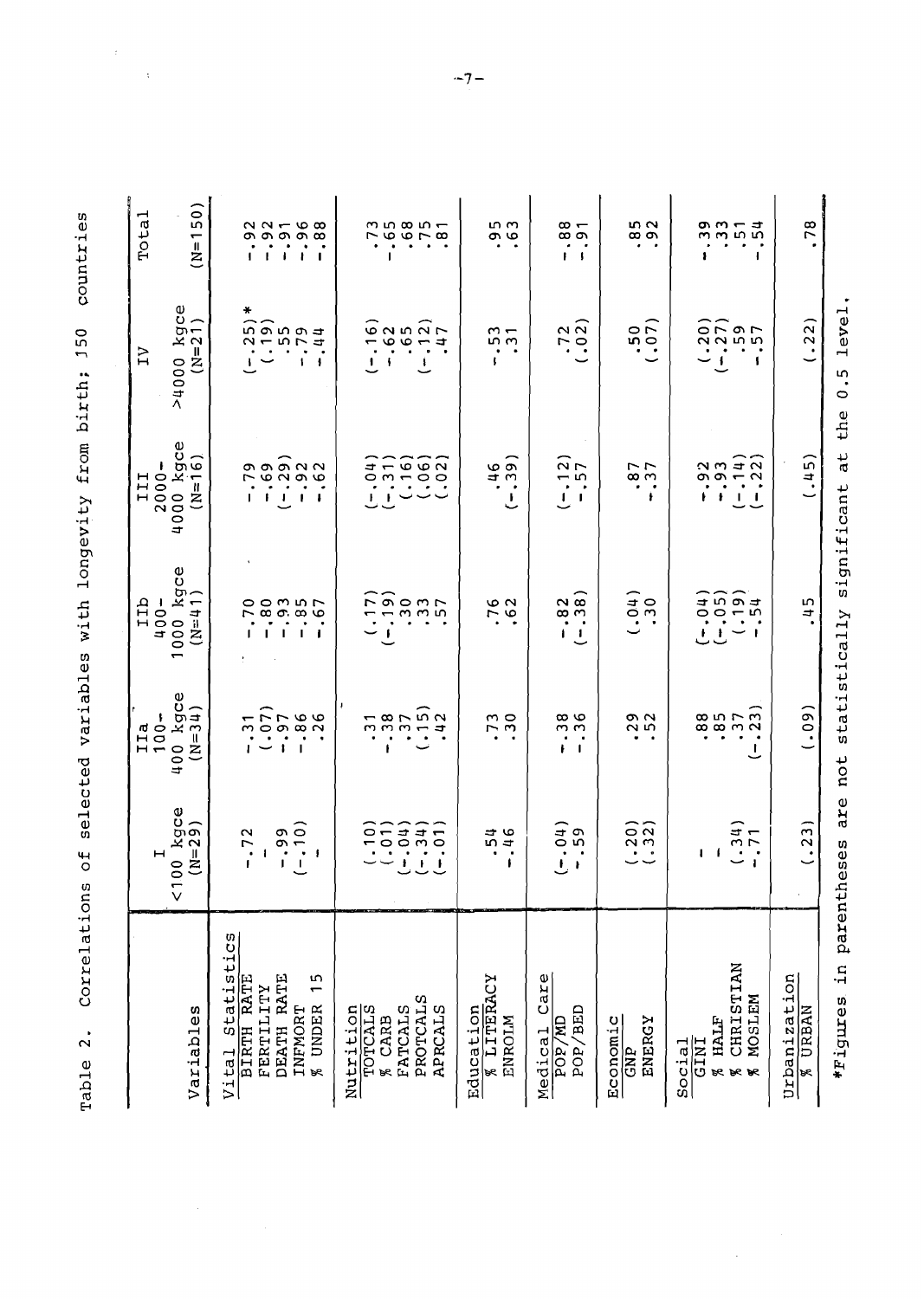**paorer** countries where the populations ars relatively young in age distribution. With increasing economic development, death rates fall at younger ages, the mean population age increases, and longevity becomes positively correlated with death rates in these older populations. As predicted by demographic transition theory, poorer countries with high death rates have high birth rates and **high** fertility in order to maintain their population size, thus explaining the negative correlations with longevity. In Phase IV countries, those correlations become insignificant as birth rates drop to replacement levels.

#### Nutrition

Of the five nutritional variables tested, all were highly correlated with longevity in the overall sample; however, absolute correlations within energy groups were either low or in-<br>significant. The carbohydrate variable is negatively correlate The carbohydrate variable is negatively correlated with longevity since it is calculated as the percent of total calories from carbohydrate, rather than measured in absolute levels as with the other nutritional variables.

## Education

Several measures of educational levels in various countries were examined, including dollar investment in education per capita and numbers of scientific publications. As shown in Table 2, the most powerful explanatory variable was literacy, the ability to read and write. The overall correlation coefficient betweeen longevity and literacy was a striking 0.95. Furthermore, correlation was highly significant within each of the energy groupings except Phase IV where literacy approaches 100 percent and no longer serves as a useful discriminatory variable. Correlations for the enrollment variable were weaker and less consistant within energy phases.

# Medical Care

The effect of medical care was measured by two variables, the ratios of population to numbers of physicians and to hospital beds. Both ratios fall rapidly with economic development, as seen in Table 1. Correlations are, overall, highly significant, however, within energy phases, correlations are neither strong nor consistently significant. In Phase IV the correlation, 0.72, becomes positive for the ratio of population to physicians; i.e., the smaller the number of physicians, the greater the longevity within those 21 countries. Number of hospital beds does not correlate significantly with longevity in the same group.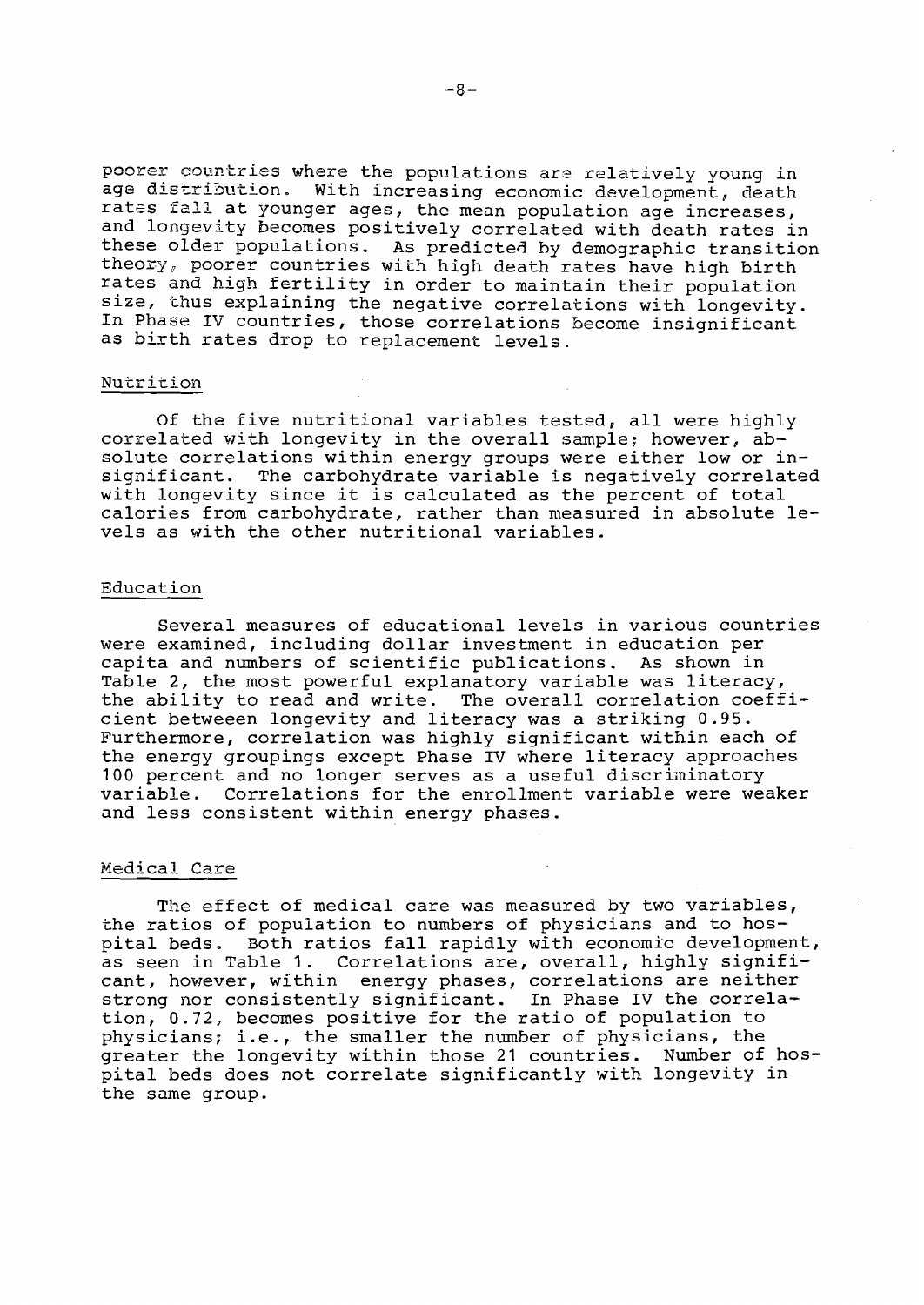#### Econonic

Energy consumption per capita and GNP per capita are both measures of economic development and both correlate highly with longevity. Of the two, correlation of longevity with energy consumption is higher in Phases IIa and IIb, where the greatest increase in life expectancy occurs, whereas GNP becomes more strongly correlated in Phases III and IV.

# Social Yariables

Two measures of the distribution of wealth within countries were examined to explore whether an equitable distribution might have a beneficial effect upon longevity. Neither GIN1 index nor **X** HALF confirmed this expectation, both showing weak correlations.

# Urbanization

We examined a number of measures of urbanization, using various criteria of urban conglomeration. We also examined the index of urbanization provided to the United Nations by each government. Percent of population in cities of over 100,000, the measure most highly correlated with longevity, increases from 6.7 percent in Phase I to 45.3 percent in Phase IV (Table 1). Although the overall correlation is 0.78, correlation within energy phases is not significant except in IIb.

## Other Variables

Religion, through its injunctions on food, sanitary practices, and values, might be expected to have significant effects on longevity. Correlations for percent Christian and percent Moslem were moderately strong, but because no significant correlations appeared within groups, it was concluded that these variables offered little in the way of explanation, and they were dropped from further analyses.

## Multiple Regression

In order to evaluate the relative contribution of our independent variables to longevity, we grouped them into six sets, selecting those variables that had demonstrated highest correlations. They are: nutrition (five variables as in Table **2);**  medical (POP/MD, POP/BED); literacy; energy consumption; degree of urbanization (% GTH); and literacy and energy combined. Variables showing weak correlations were excluded. Multiple regressions were carried out between longevity and each set of variables, as were partial correlations with the remaining variables. Variables with partial correlation greater than 0.5 are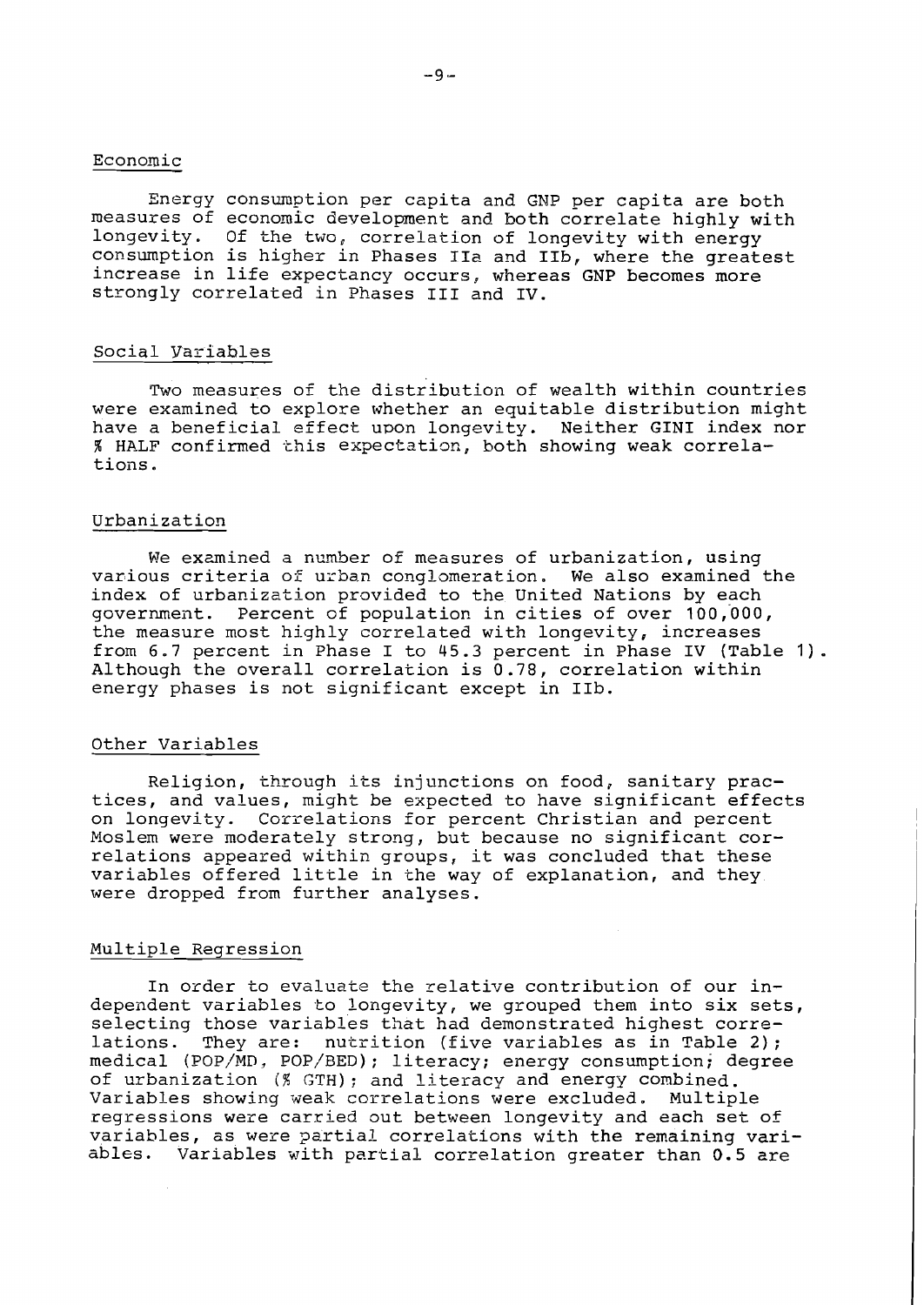|                           | certain variables<br>standard<br>$\overline{5}$<br>Percent<br>moving | μ.                                                   |                                                      |                                                 | ΔY                                       |
|---------------------------|----------------------------------------------------------------------|------------------------------------------------------|------------------------------------------------------|-------------------------------------------------|------------------------------------------|
| Variables                 | 400 kgce<br>(SD=3.7)<br>-100<br>-100                                 | ee<br>$2000 \text{ kgce}$<br>(SD=7.0)<br>IIb<br>$00$ | kgce<br>2.2)<br>ŧ<br>2000-<br>III<br>$S = 2$<br>4000 | $>4000$ kgce<br>$(SD=1.2)$<br>N                 | $\frac{1}{4}$<br>$(SD=11)$<br>Total      |
| Nutritional<br>(NUTS)     | $10%$<br>$LIT*$                                                      | 22%<br>ND,LIT                                        | GNP                                                  | $\epsilon$<br>$\mathcal{B}_{\mathcal{C}}$<br>ās | LIT, GNP<br>53%<br>RD, BEDS<br><b>RH</b> |
| (MD, BEDS)<br>Medical     | 12%<br>LIT                                                           | 41%                                                  | 10%<br>NEV.<br>GNP                                   | 37%                                             | 67%                                      |
| Literacy<br>(LIT)         | 30%<br>NUTS                                                          | 29%<br>GNP<br>$\blacksquare$<br><b>G</b>             | <b>3858</b><br>BEDS                                  | 14%<br>14%<br>g                                 | NE, 4NE<br>245                           |
| Energy<br>(EN)            | LIT<br>17%                                                           | LIT<br>GN.<br>16%<br><b>NUTS</b>                     | GNP<br>ОK<br>О<br><b>BEDS</b>                        | <b>CITT</b><br>оg<br>ЯĎ                         | 65%<br>LIT                               |
| Urban<br>(GTH)            | NEV.<br>o<br>K<br>LIT                                                | LIT<br>只<br>(1)<br>8 <sup>6</sup><br><b>NUTS</b>     | <b>BEDS</b><br><b>GNP</b><br>89                      | 0K<br>MD, NUTS<br>GNP                           | BEDS, LIT<br>NUTS, MD<br>37%<br>GNP, EN  |
| and<br>Literacy<br>Energy | 35%                                                                  | 34%<br>GNP<br>$\ddot{\phantom{0}}$<br>g              | GNP<br><b>BEDS</b><br>3g                             | 13%<br>ND, NUTS                                 | 73%                                      |

 $\ddot{\phantom{0}}$ 

 $-10-$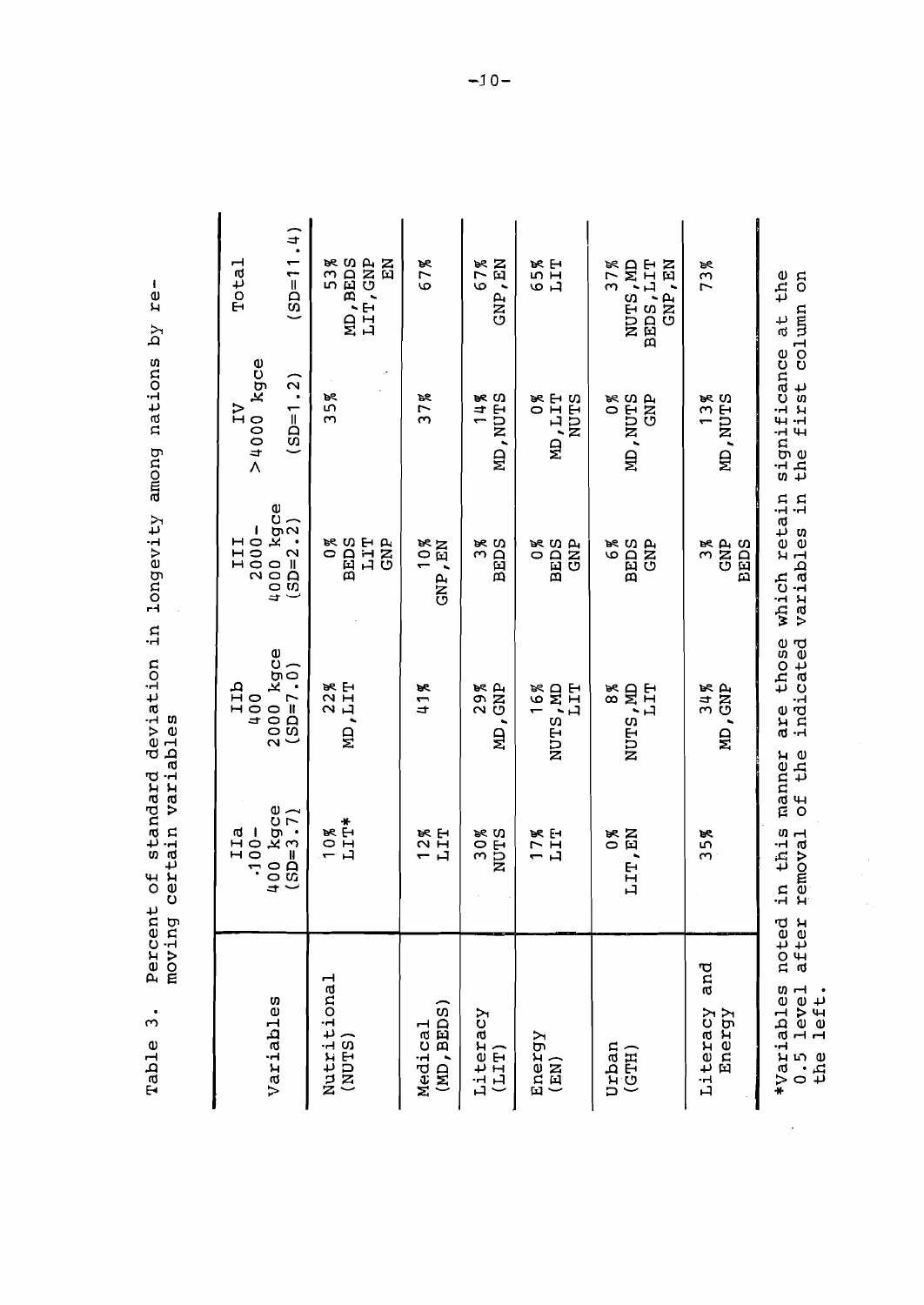indicated in Table **3.** This analysis was performed for the total sample as well as for each energy phase except Phase I, where the data were insufficient.

For the total sample, three of the grouped variables are able to explain approximately two thirds or more of standard deviation in longevity: medical, literacy, and energy consumption. Literacy and energy each retain significance after removal of the other, but the two together explain only slightly more of the standard deviation of longevity than does either alone.

The medical variables are not only very powerful in reducing standard deviation in the overall sample (67 percent) but are also consistent within energy phases. In the IIb group of nations, where longevity is rapidly increasing, medical care explains 41 percent of standard deviation, and no other set of independent variables has a larger partial correlation after the medical care effect is removed.

Urbanization is a very weak variable in this analysis, both in the total sample and in individual energy phases where urbanization is almost useless in explaining variability.

In summary, all of the variables examined demonstrated some relationship with longevity, but with the exception of literacy, energy, and medical care, the relationships were neither strong nor consistent enough to be persuasive of a causal relationship to longevity. We therefore undertook further studies in order to determine whether these variables have predictive power.

# LONGITUDINAL ANALYSIS

We collected data, where available, for the years 1950, 1960, and J97Q. The relationship of energy consumption and longevity for these years are shown in Figure **3.** The sample size, 42, is considerably smaller than for the cross-sectional analysis because of absence of data for earlier decades. this. smaller group with complete longitudinal data consists of more developed countries, the estimates shown for 1970 in Figure 4 and J975 in Figure 1 differ somewhat.

Althouqh all three curves demonstrate a similar influence of economic development on longevity, there is evidence of a time-related effect that is not connected with energy consump-<br>tion. This effect is associated with an increase in longevity This effect is associated with an increase in longevity of approximately 12 years at the lowest levels of energy consumption and is least noticeable at approximately 1000 kgce equivalent. This factor also appears to have produced a greater effect between 1950 to 1960 than between 1960 to 1970.

Comparisons were made of certain variables for those countries for which data were available for 1950 and 1970. Statistical means are shown in Table 4. Total caloric consumption increased by 7 percent, accompanied by a shift from a nigh carbo-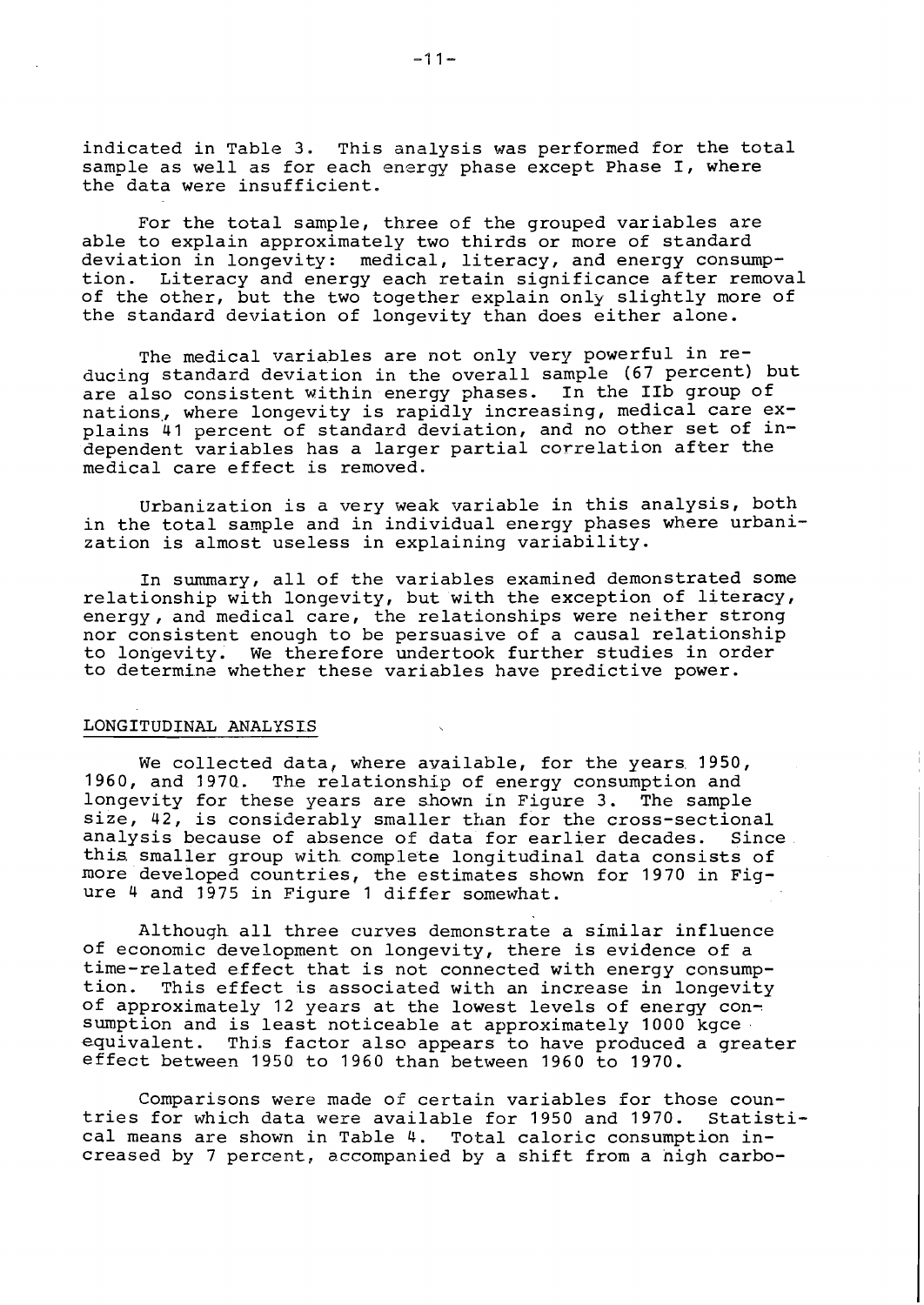

Figure 3. Relationship between energy consumption and longevity for 42 countries (1950-1960-1970 data).

hydrate, low fat diet (12.3 percent) to a high fat diet (34.2 percent). Total dietary protein remained relatively constant but daily calories from animal sources increased by 22 percent. Energy consumption, literacy, availability of medical care, and urbanizaticn also increased.

Correlations with longevity for each of these variables are presented in Table 5. Correlations in each of the two years, 1950 and 1970, are high, except for urbanization. Table 5 also shows correlations of **differences** in longevity, with **differences**  in each of the variables, 1950 to 1970. The nutritional and medical variables, with the exception of fat calories, were not significantly related to longevity. Increases in longevity were significantly correlated with increases in both energy and literacy.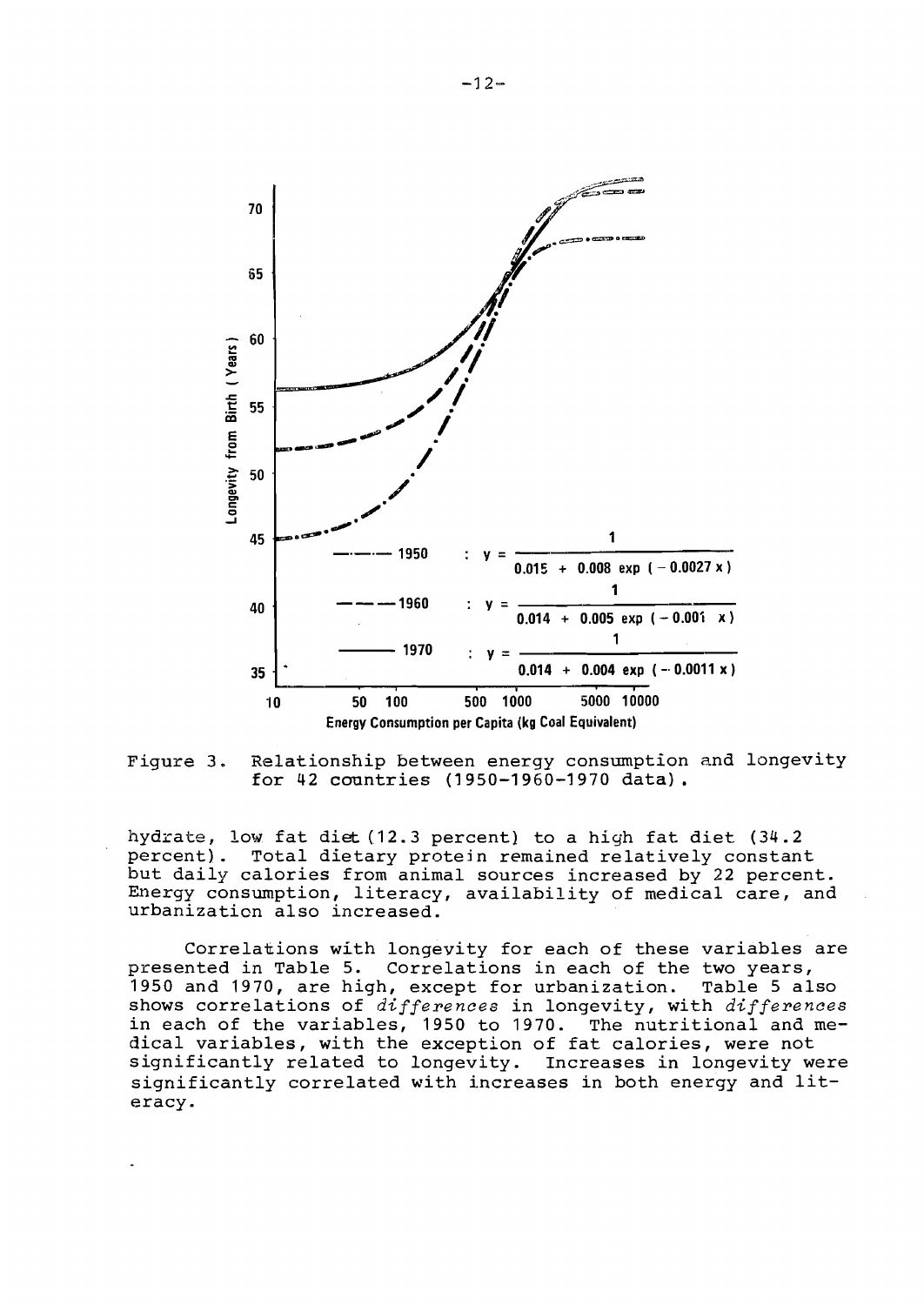| Variables          | 1950  | 1970 | % Change |
|--------------------|-------|------|----------|
| LONGEVITY          | 51.3  | 63.1 | 23<br>┿  |
| INFANT MORTALITY   | 111.6 | 57.8 | 48       |
| <b>% LITERACY</b>  | 62.3  | 76.4 | 23       |
| <b>ENERGY</b>      | 1276  | 2648 | 108      |
| <b>TOTCALS</b>     | 2706  | 2890 | $\div$   |
| <b>FATCALS</b>     | 333   | 989  | 197      |
| <b>APRCALS</b>     | 144   | 176  | 22<br>┿  |
| CARBCALS           | 2058  | 1575 | 23       |
| <b>PROTCALS</b>    | 315   | 326  | 3        |
| POP/MD             | 1751  | 1225 | 30       |
| POP/BED            | 358   | 226  | 37       |
| URBANIZATION<br>Z. | 25    | 36   | 44       |

Table **4.** Statistical means of selected variables

 $\mathcal{L}^{\text{max}}_{\text{max}}$  , where  $\mathcal{L}^{\text{max}}_{\text{max}}$ 

# Table 5. Correlation coefficients with selected variables

|                   | Longevity<br>(1950) | Longevity<br>(1970) | Difference<br>1950-1970 |
|-------------------|---------------------|---------------------|-------------------------|
| <b>X LITERACY</b> | .98                 | .96                 | .77                     |
| ENERGY            | .90                 | .94                 | .45                     |
| <b>FATCALS</b>    | .71                 | .75                 | $-.32$                  |
| <b>PRTCALS</b>    | .70                 | .65                 | .30                     |
| <b>APRCALS</b>    | .66                 | .75                 | $-.24$                  |
| <b>TOTCALS</b>    | .76                 | .73                 | .31                     |
| POP/BED           | $-0.89$             | $-.92$              | .24                     |
| POP/MD            | $-.81$              | $-.71$              | $-.06$                  |
| % GTH             | .51                 | .33                 | .08                     |
|                   |                     |                     |                         |

 $\mathcal{A}$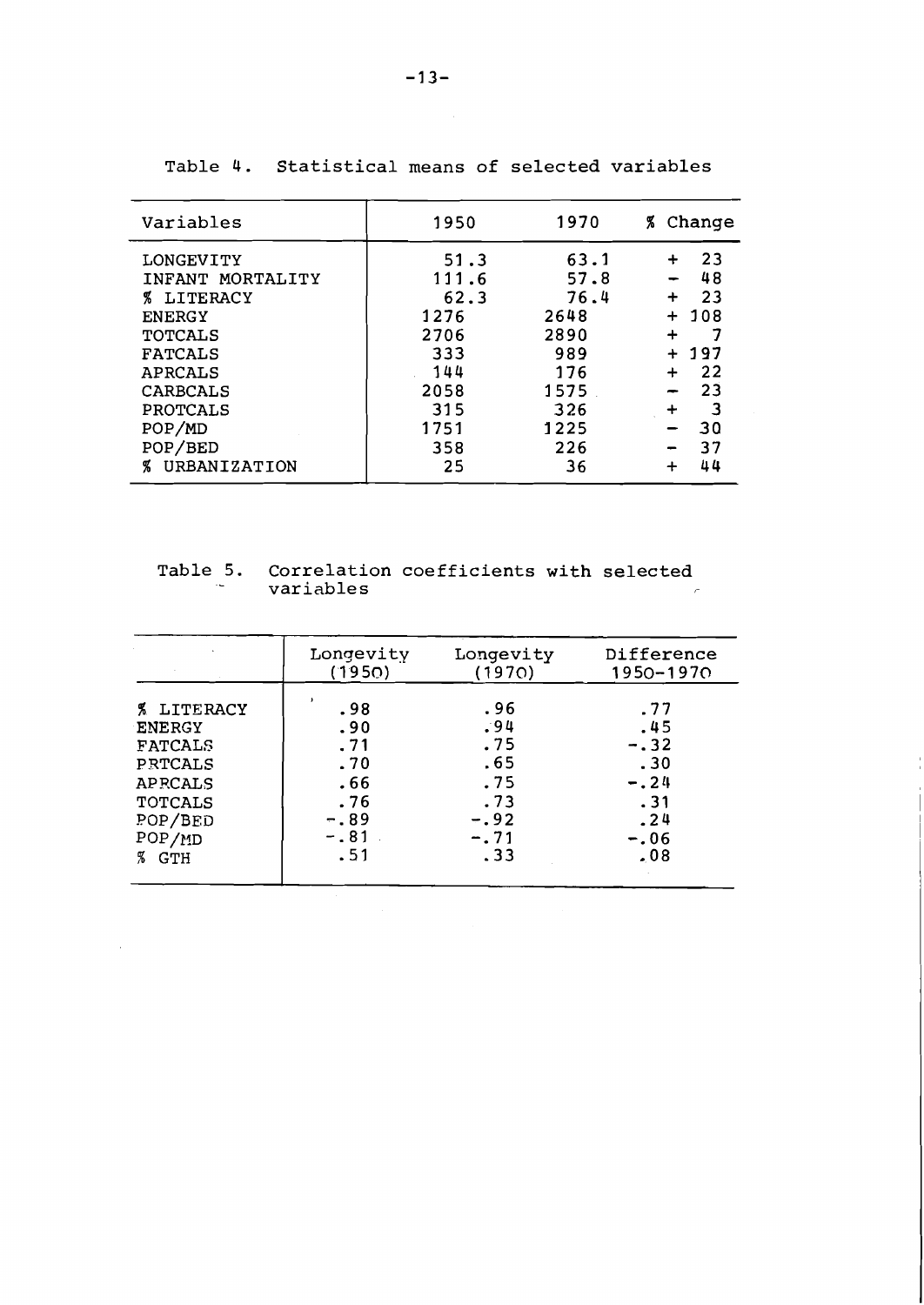Having identified literacy and energy consumption as the major factors correlated with longevity, we attempted to quantify the component of longevity gain from 1950 to 1970 associated with these variables. To that end, we produced an equation based on 1950 data with which to predict longevity (with a standard deviation of **3,7** years).:

## Longevity =  $29.4 + 0.302$  (literacy

 $+ 2,448$  log (energy).

The weighted mean increases in literacy and log energy for the 42 countries in this analysis were  $14 \cdot 1$  percent and 0.508 units,<br>respectively. Applying the equation to these changes, the ef-Applying the equation to these changes, the effects on increased longevity associated with. literacy and energy are predicted to be  $4.3$  and 1.2 years, respectively. These effects amount to 47 percent of the observed mean longevity increase of 31.8 years. The unexplained portion, **6.3** years, we attributed to a "time effect" which will be discussed below.

## DISCUSSION AND SUMMARY

As shown in Figure 2, all of the variables that we studied are closely associated with the process of economic development. In such a tight web of interrelationships, any one variable could be chosen as an index of development, Longevity itself might serve as such.

We undertook an analysis of those relationships partly in order to test whether energy consumption was sufficiently closely related to longevity to serve as a proxy or index for economic development. In the absence of experimental evidence, we believe that the results of out statistical analysis, both crosssectional and longitudinal, are consistent with this hypothesis.

We have presented the relationship between commercial energy consumption and longevity as a logistic function. These data could have been fitted to a linear model as well as to a logistic model, but there are two reasons for rejecting a linear model:

- There is no significant correlation between energy consumption and longevity above 2000 kgce. The increase in longevity that has been observed longitudinally in the *developed* countries over past decades can be explained through another mechanism: the time effect, discussed below.
- The linear model fails to pass the test of plausibility. Clearly, longevity cannot reach to infinity but must have both lower and upper boundaries, conditions that are fulfilled by a logistic function.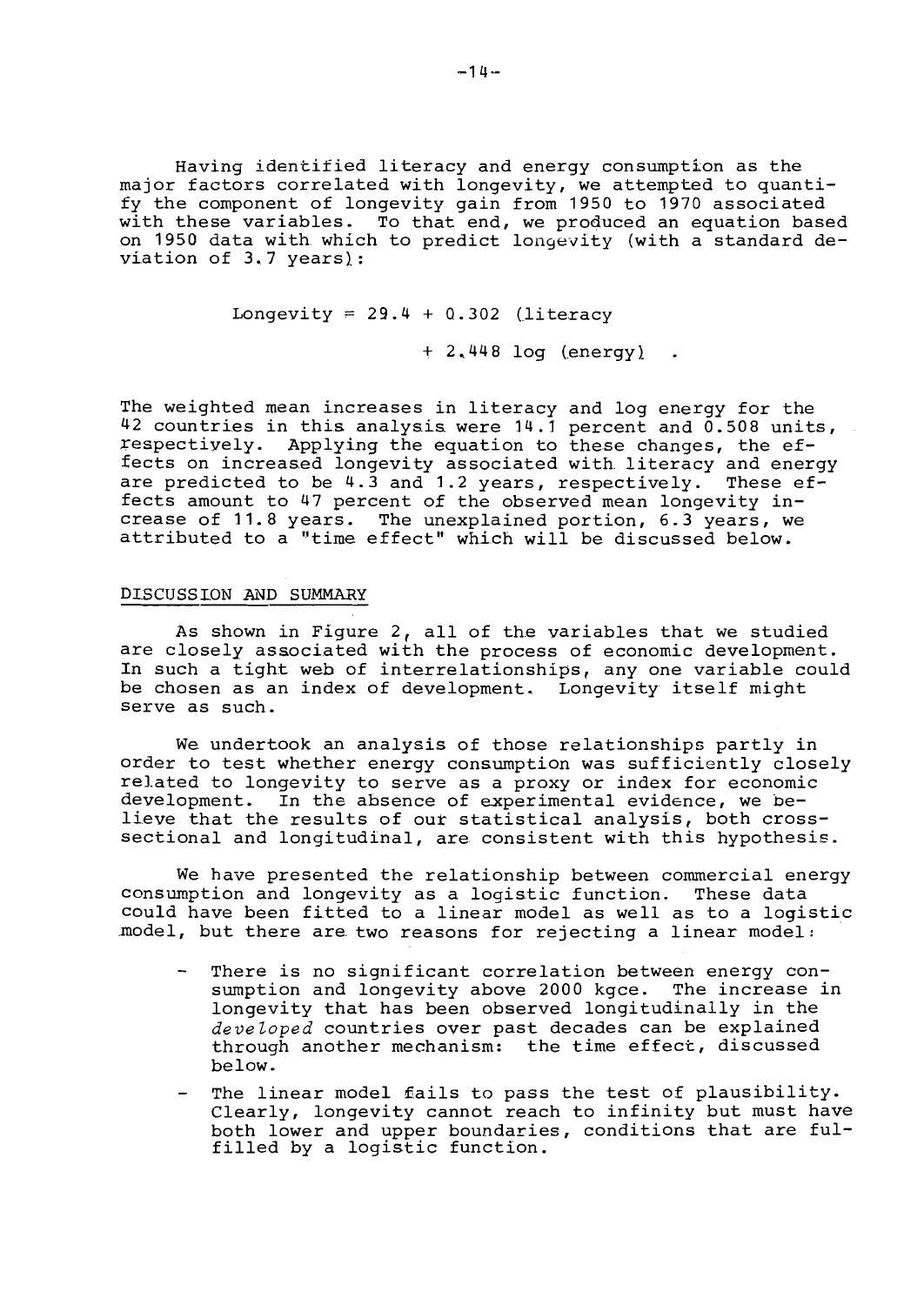A second observation regarding the relation between energy consumption and longevity is the shift in the logistic curve with time as seen in Figure **3.** This suggested to us that two separate factors operate to reduce death rates and increase longevity. One of these is clearly economic. The other is noneconomic, which we infer from the observation that all countries benefit equally regardless of economic development. That does not imply that the effect of economic development on longevity is decreasing wibh time, but rather that another factor is operating related to time but independent of economic development. Preston, using GNP as a measure of development, has made similar observations [12].

Another purpose of this study was to examine those interlinking variables thought to underlie the relationship between increased longevity and economic development. The variable most significantly and consistently related to longevity in our analysis is literacy. Furthermore, although literacy must clearly be related to formal education, the two are not the same. Literacy was more highly consistent in its relationship to longevity than was school enrollment, although there may be a lag in the effect of the latter that partially masks its effect on longevity.

How should we interpret the effect of literacy? Is it simply an association without any causal significance? We think not: the correlstions are too strong and too consistent. Although there are undoubtedly many subtle interactions between health, economic development, and education, we speculate that the effects on health which flow from education fall into two categories: access to information and a change in values. The former implies access to modern nutritional, medical, and other health materials, and the latter, the abandoning of the detrimental practices associated with traditional cultures. An example of such detrimental practices is quoted by an American obstetrician who has practiced for 20 years in Beirut:

A custom at childbirth may lead to one of the worst sets of complications imaginable. After delivery, the vagina is packed with rock salt. **This** causes the vagina to shrink and prevents hemorrhage. the pack of salt must be removed in 24 hours or so. Otherwise, it can--and does--cause severe atresia and sloughing. The trouble is that, given the un+ settled life of desert nomads, a woman may actually forget to have the salt removed as camp is shifted. After several days, it may be too late. The vagina is nearly occluded by a fibrous band of tissue, and the next pregnancy is certain to be difficult and is often fatal to both mother and child [13].

There is a second sense in which the significance of literacy may be interpreted, and that is as a marker for that constellation of values and attitudes to which social scientists refer as "modernism". By this is meant rationalism, active participation in civic and national affairs, social, physical, and intellectual mobility, and freedom from traditional mores. In analyzing six Middle Eastern cultures, D. Lerner finds that the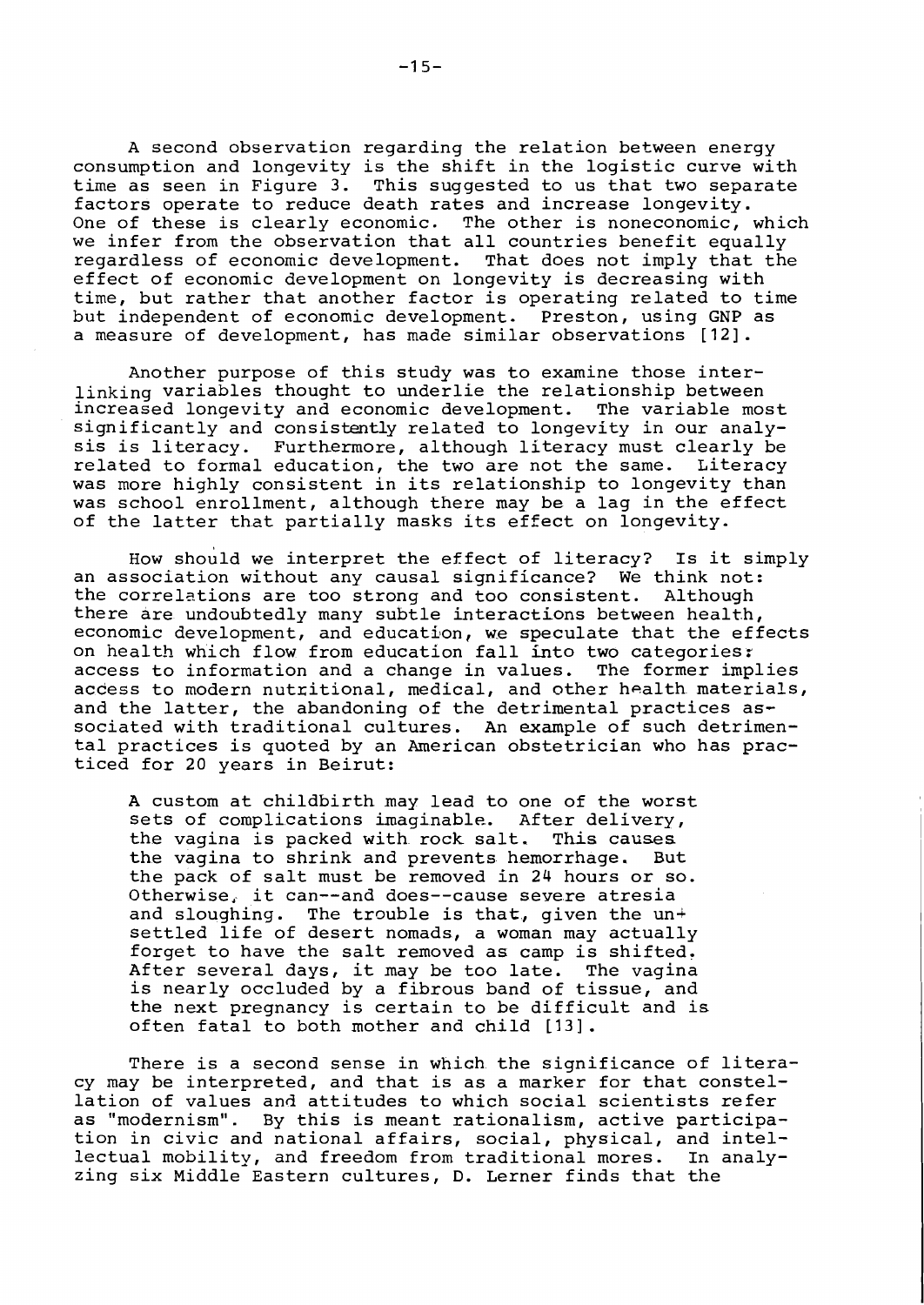variable most highly correlated with these qualities is literacy, and that "Literacy is the basic personal skill that underlies the whole modernizing sequence" [14].

Many variables are closely related to economic development. These include GNP, urbanization, and percent of labor force in industry, as well as literacy and longevity. Only the last two reach a maximum at the same point of development, namely, when energy consumption reaches 2000. kgce.

The ayailability of medical care, as reflected in our crude measure of numbers of doctors and hospital beds, shows a very strong relationship both to economic development and to longevity. Whereas this relationship is strong in the cross-sectional analysis, it is insignificant in the longitudinal analysis (Table  $4$ ), We are reluctant, for two additional reasons, to accept medical care as playing a strong role in the reduction of death rates that has been observed in association with economic<br>development. They are the following. They are the following.

First, reduction in death rates began long before truly effective medical therapy became ayailable  $[15]$ . Death rates began falling in some areas of Europe at least one hundred years ago and in most of Europe 50 years ago [16]. The introduction of sulfa drugs began in the **3930s** and of antibiotics in the late  $1940s$ , and even more recently outside the developed countries. It seems unlikely in the extreme that the introduction of these drugs became so common throughout the underdeveloped world as to at ugs became so common chroughout the underdeveroped world as to would be an error to assume that these drugs are universally effective in the treatment and cure of the diarrheas, pneumonias, and other infections that, to a large extent, are responsible for falling death rates. Not are these drugs easily used by unskilled persons. Since the population to physician ratio is of the order of many thousands in less developed countries (Table **11,** the burden of proof would seem to rest on those who allege medical care as the cause of this phenomenon.

Second, death rates have fallen at all ages proportionately. It would seem unlikely that medical care has equally affected multiple diseases acting independently at different ages throughout life. Figure 4 illustrates life expectancy at various ages by level of energy consumption. The curves show a proportionate decline at all ages for each level of economic development. It decline at all ages for each level of economic development. is unlikely that this is the result of medical care.

An alternative explanation of increased longevity is that it is the effect of sanitation and preventive health efforts, such as vaccinations, In view of the fact that the reductions in death rates associated with economic development often reflect the lesser frequency of infectious disease, this seems plausible. Variables that we tested for this effect, percent of homes with piped water or flush toilets, showed no significant relations- $\text{ship to longevity, however (data not shown). Furthermore, the}$ only disease fcr which worldwide vaccination programs have been undertaken is smallpox, for which death rates in this century have been very low.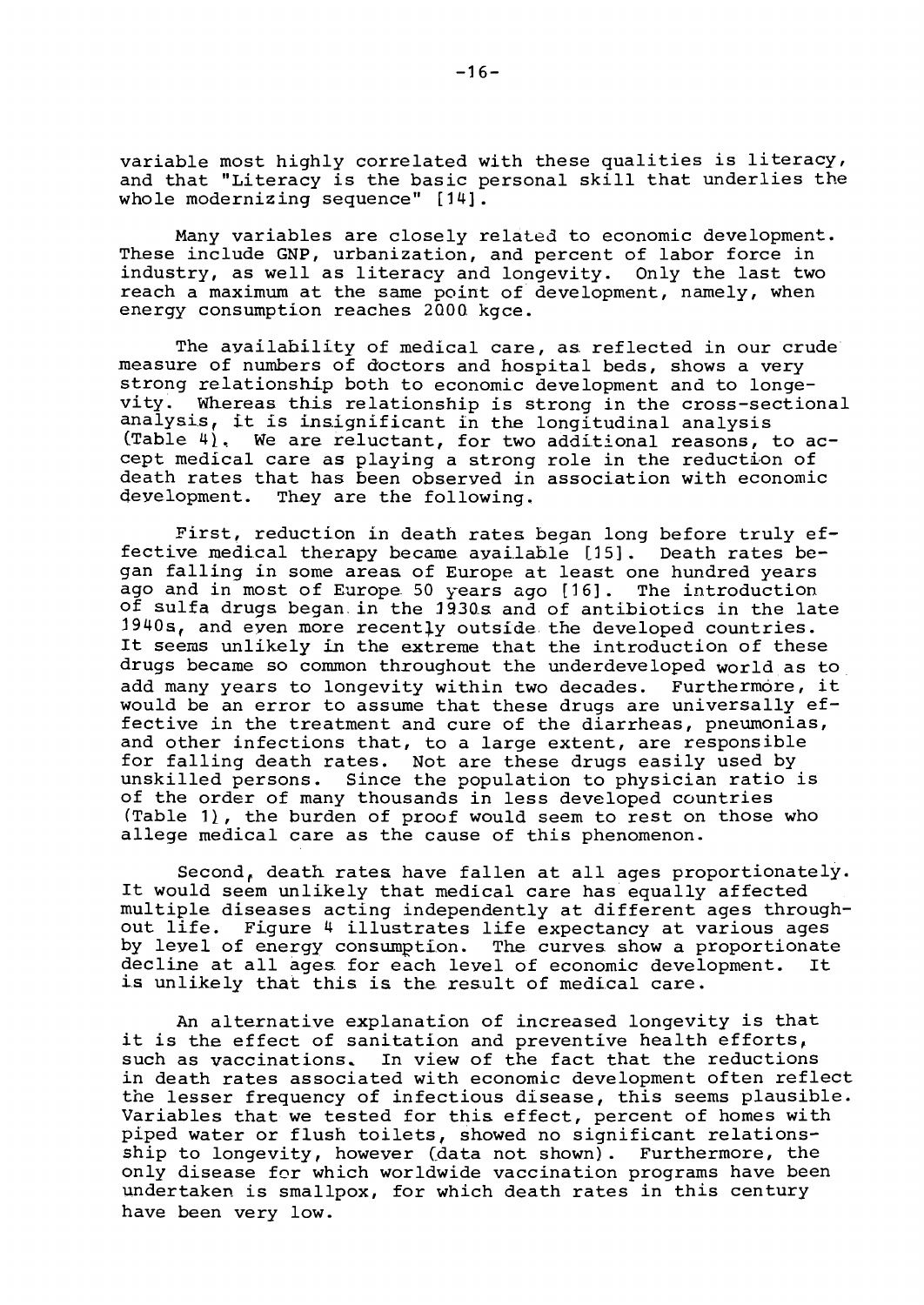

Fiqure 4. Longevity age for phases of energy consumption, per capita (1975 data).

More perplexing still is the non-economic, time-related Some medical efforts made by international and other factor. organizations could be operating here, but these have, in the global sense, been miniscule and usually directed toward specific diseases or "eradication" programs, such as against malaria. Even the effect of these programs is questioned [17].

A more credible speculation is that the increase in resistance to disease experienced first in the developed nations is now producing some effect in the underdeveloped population of Experiments among mouse colonies into which pathothe world. genic organisms have been introduced in order to study the history of epidemics demonstrate that the numbers of susceptibles in such populations and densities of animals are critical factors [18,19]. Relative virulence of the bacterial organism is of less importance.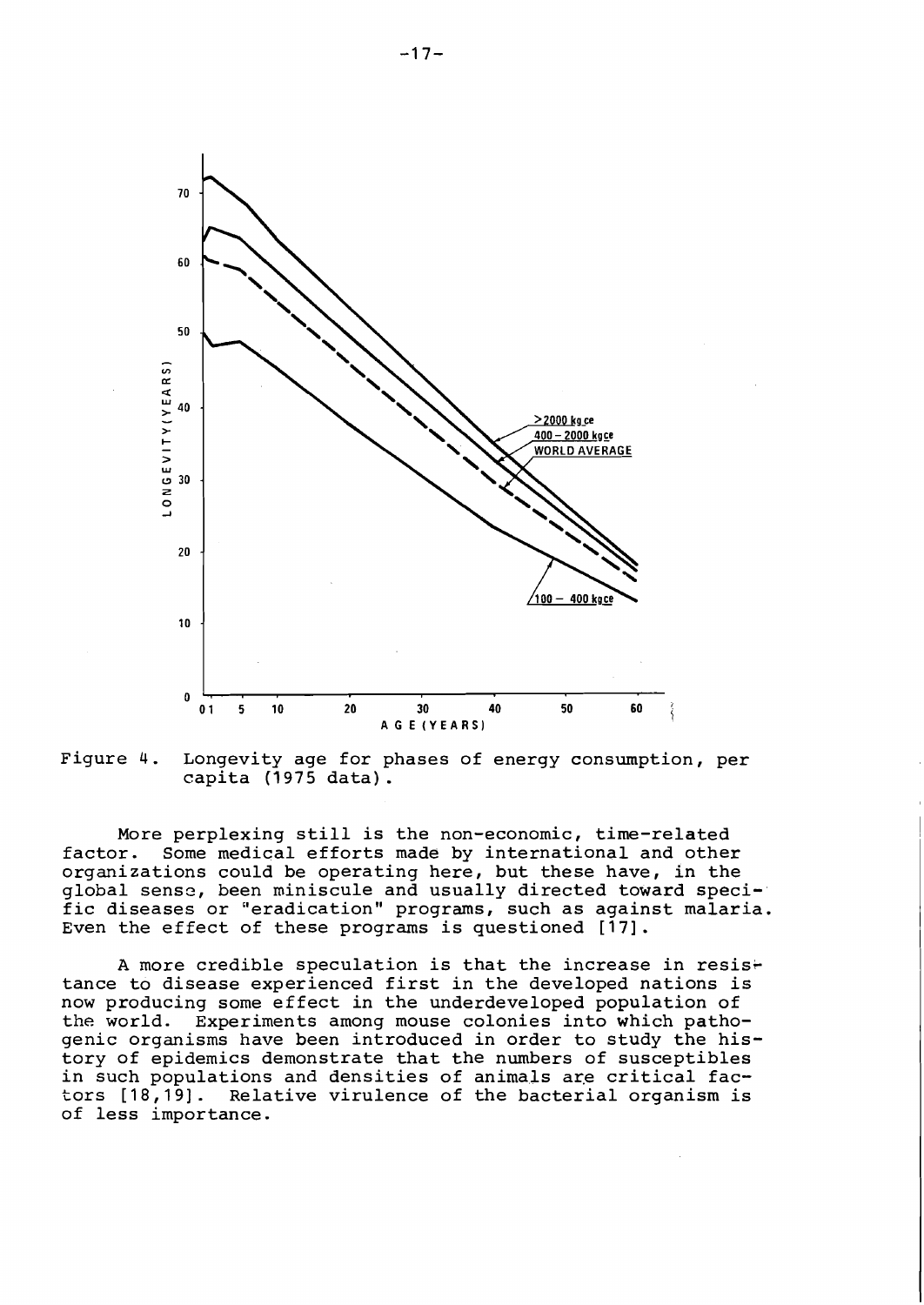In summary, economic development has been shown to add approximately 30 years to life expectancy. This range was observed throughout the period of study. Literacy and energy consumption are strongly associated with increased longevity, and we have suggested that literacy may operate through increasing access to information, or by association with other values, or both. Another factor affecting longevity, unrelated to economic development, has been identified in less developed countries. The cause of this phenomenon is unkown.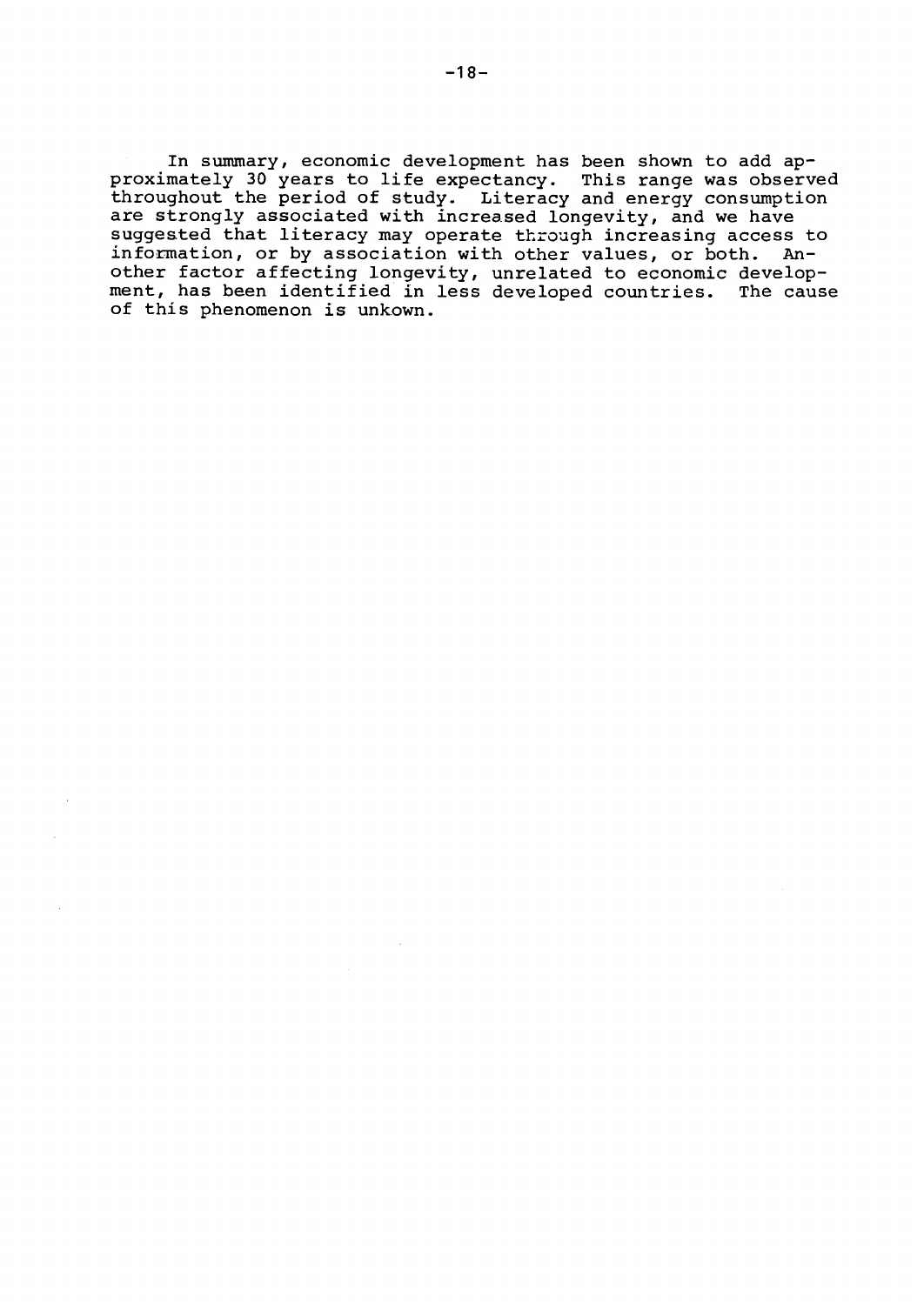## REFERENCES

- [I1 Sagan, L.A., and A.A. Afifi, Health and Economic Development I: Infant Mortality, RM-78-41, International Institute for Applied Systems Analysis, Laxenburg, Austria, 1978.
- [21 Gross, B., The State of the Nations: Social Systems Accounting, in Raymond Bauer, ed., Social Indicators, MIT Press, Cambridge, Mass., 1966.
- [3] Afifi, A.A., and L.A. Sagan, Energy Consumption as an Indicator of Longevity, PP-78-6, International Institute for Applied Systems Analysis, Laxenburg, Austria, 1978.
- [4] Demographic Yearbook, United Nations, New York, various issues from 1950 to 1974.
- L51 World Bank Atlas 1975: Population, Per Capita Product and Growth Rates, World Bank Group, Washington, DC, 1975.
- 161 World Energy Supplies, 1950-11974, ST/ESA/STAT/SER. J/19, United Nations, New York, 3976.
- [71 Taylor, C., and M. Hudson, World Handbook of Political and Social Indicators, Yale University Press, New Haven, Conn., 1972.
- [8] Statistical Yearbook, United Nations, New York, various issues.
- [9] Banks, A.S., Cross-Polity Time Series Data, MIT Press, Cambridge, Mass., 1971.
- [lo] US Agency for International Development, Bureau for Population and Humanitarian Assistance: Annual Report FY 1973, US Government Printing Office, Washington, DC, 1973.
- [11] Agricultural Commodity Projections, 1970-1980, Vol. II, CCP 73/20, Food and Agricultural Organization of the United Nations, Rome, 1971.
- [12] Preston, S.H., Mortality Patterns in National Populations, Academic Press, New York-San Francisco-London, 1976. on, S.H., *Mortality Patterns in National Popula*<br>Academic Press, New York-San Francisco-London,<br>Customs Lead to Complications, in JAMA, 237 (19<br>112-113.
- [13] Arab Customs Lead to Complications, in  $JAMA$ ,  $237$  (1977),  $112-113$ .
- [14] Lerner, D., Passing of Traditional Society: Modernizing the Middle East, Free Press, New York, 1963.